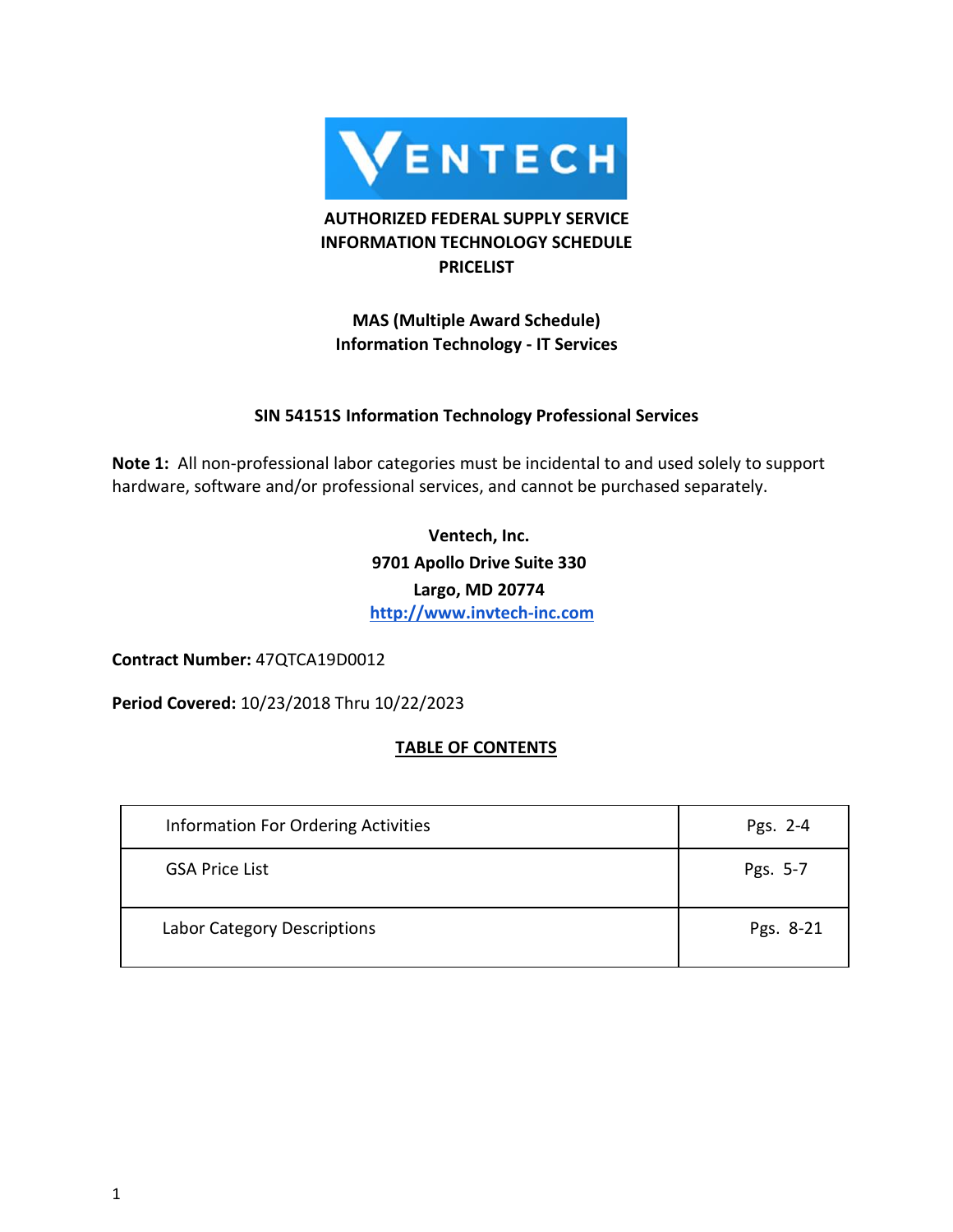# **INFORMATION FOR ORDERING ACTIVITIES**

# **CUSTOMER INFORMATION:**

**1a.** Awarded Special Item Number(s):

| <b>SIN</b> | <b>Description</b>                 |  |
|------------|------------------------------------|--|
| 541515     | <b>INFORMATION TECHNOLOGY (IT)</b> |  |
|            | <b>PROFESSIONAL SERVICES</b>       |  |

- 1b. Identification of the lowest priced model number and lowest unit price for that model for each special item number awarded in the contract: **Not Applicable**.
- **1c**. Descriptions of all corresponding commercial job titles with experience, functional responsibility and education. **Not applicable**.
- **2.** Maximum Order: **\$500,000.00**
- **3.** Minimum Order: **\$100.00**
- **4.** Geographic Coverage: **48 contiguous States and the District of Columbia, Alaska, Hawaii, Puerto Rico, Washington, DC and US Territories.**
- **5.** Point of Production: **Not Applicable**
- **6.** Prices Shown Herein are Net: **(discount included)**
- **7.** Quantity Discount: **None**
- **8.** Prompt Payment Terms: **1% Net 15/Net 30**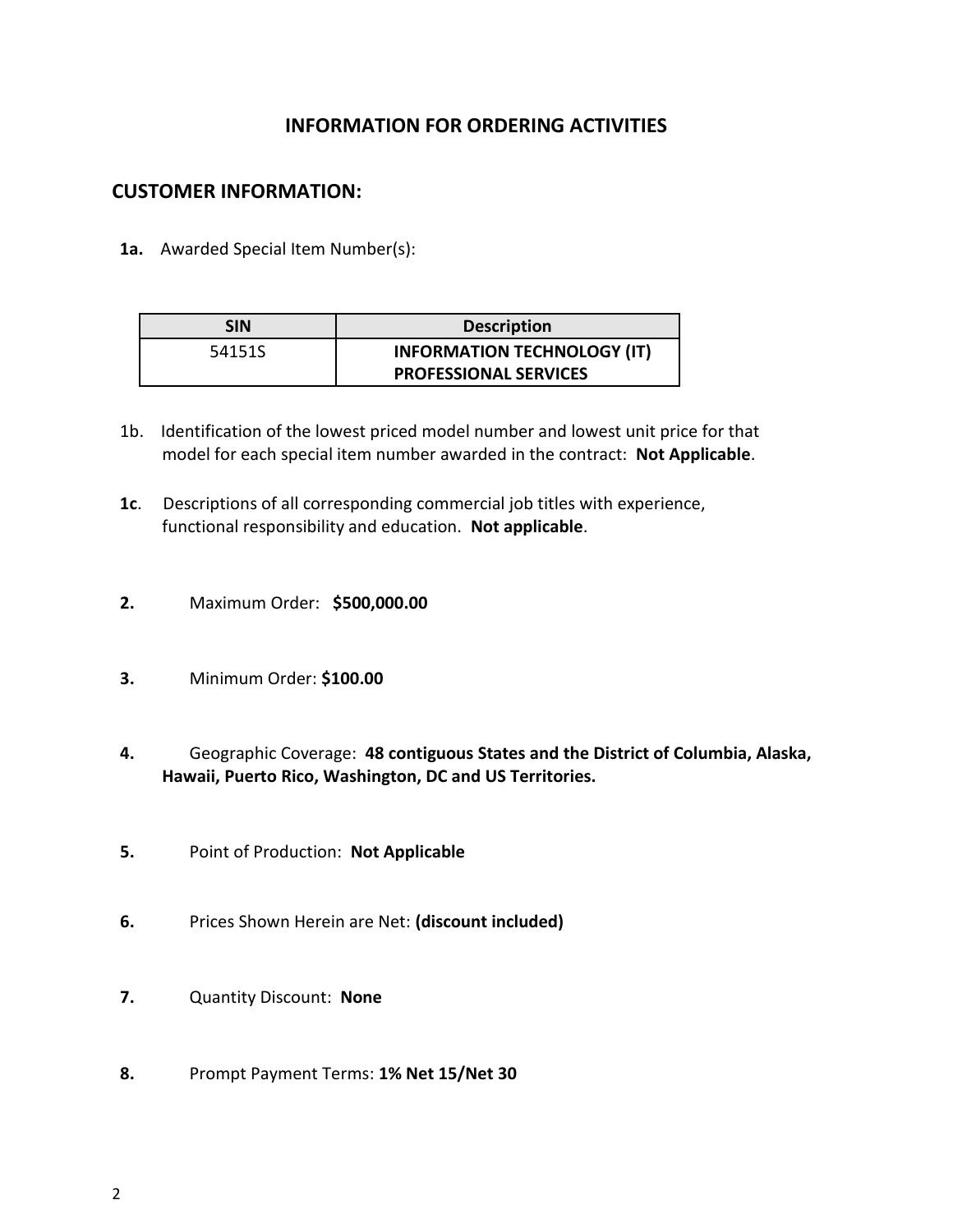- **9.** Government Purchase Cards**: are accepted.**
- **10.** Foreign Items**: Not Applicable**
- **11.** Time of Delivery**: Negotiated at Task Order Level**
- **11b.** Expedited Delivery**: Negotiated at Task Order Level**
- **11c.** Overnight/2-Day Delivery**: Negotiated at Task Order Level**

**11d.** Urgent Requirements**: Agencies can contact the Contractor's representative to affect a faster delivery. Customers are encouraged to contact the contractor for the purpose of requesting accelerated delivery.**

- **12.** FOB Point: **Destination**
- **13. Ordering Address:**

 **Ventech, Inc. 9701 Apollo Dr Suite 330 Largo MD 20774**

 **14. Payment Address:** 

**Ventech, Inc. 9701 Apollo Dr Suite 330 Largo MD 20774**

- **15.** Warranty Provisions**: Standard Commercial Warranty**
- **16.** Export Packing charges**: Not Applicable**
- **17.** Terms and conditions of Government Purchase Card Acceptance**: Contact VENTECH, INC., for terms and conditions of Government Purchase Card acceptance above micro-purchase threshold.**
- **18.** Terms and conditions of rental, maintenance, and repair**: Not Applicable**

**19.** Terms and conditions of installation**: Not applicable**

3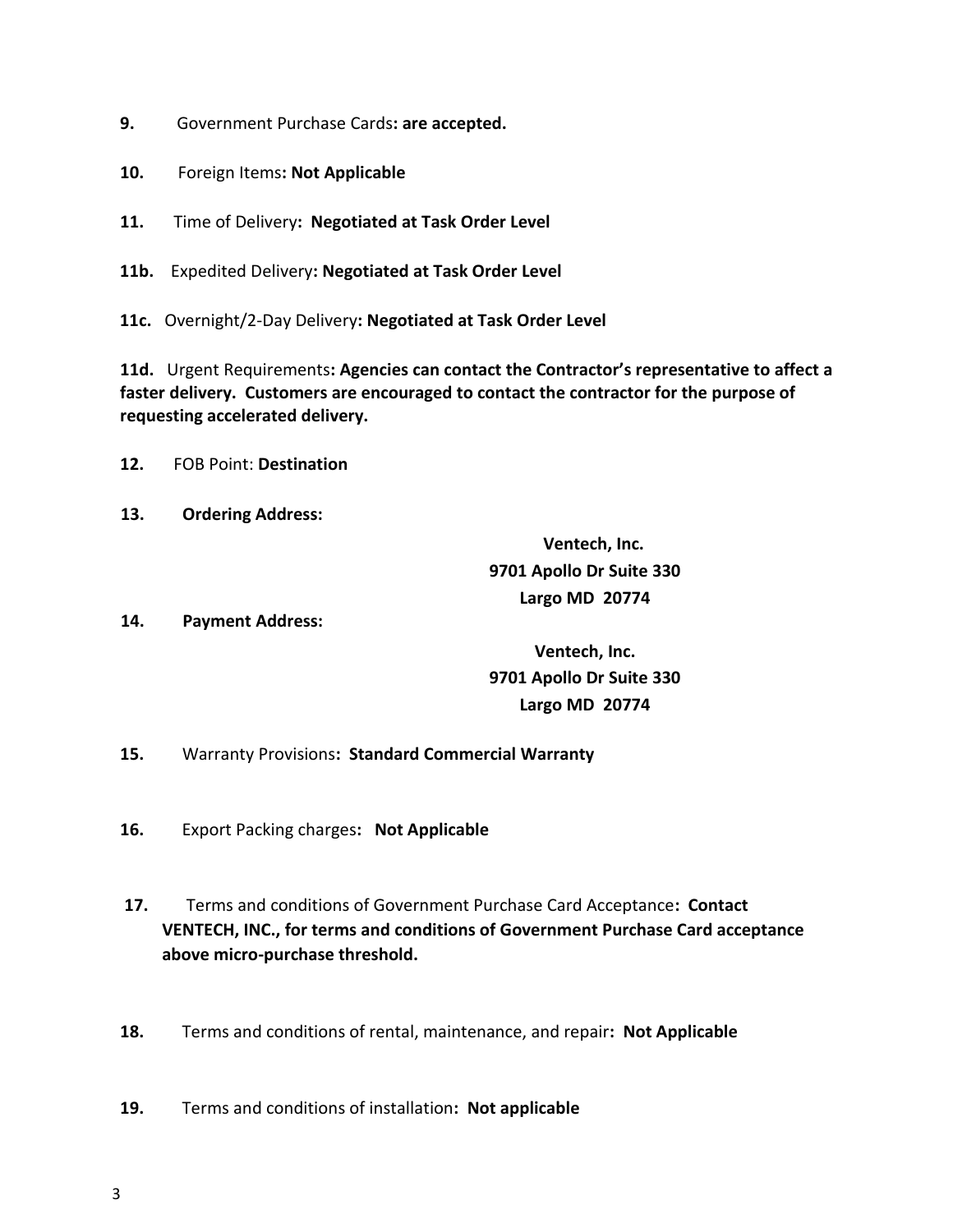- **20.** Terms and conditions of repair parts**: Not applicable**
- **20a.** Terms and conditions for any other services**: Not applicable**
- **21**. List of service and distribution points**:**

# **Ventech, Inc. 9701 Apollo Dr Suite 330 Largo MD 20774**

- **22.** List of participating dealers: **Not applicable**
- **23.** Preventive maintenance**: Not applicable**
- **24a**. Environmental attributes, e.g., recycled content, energy efficiency, and/or reduced pollutants: **Not applicable**
- **24b.** Contact VENTECH, INC.., for Section 508 compliance information. The EIT standards can be found at: [http://www.section508.gov](http://www.section508.gov/)
- **25**. DUNS Number: **078443122**
- **26.** VENTECH, INC. is registered in the System for Award Management (SAM) database.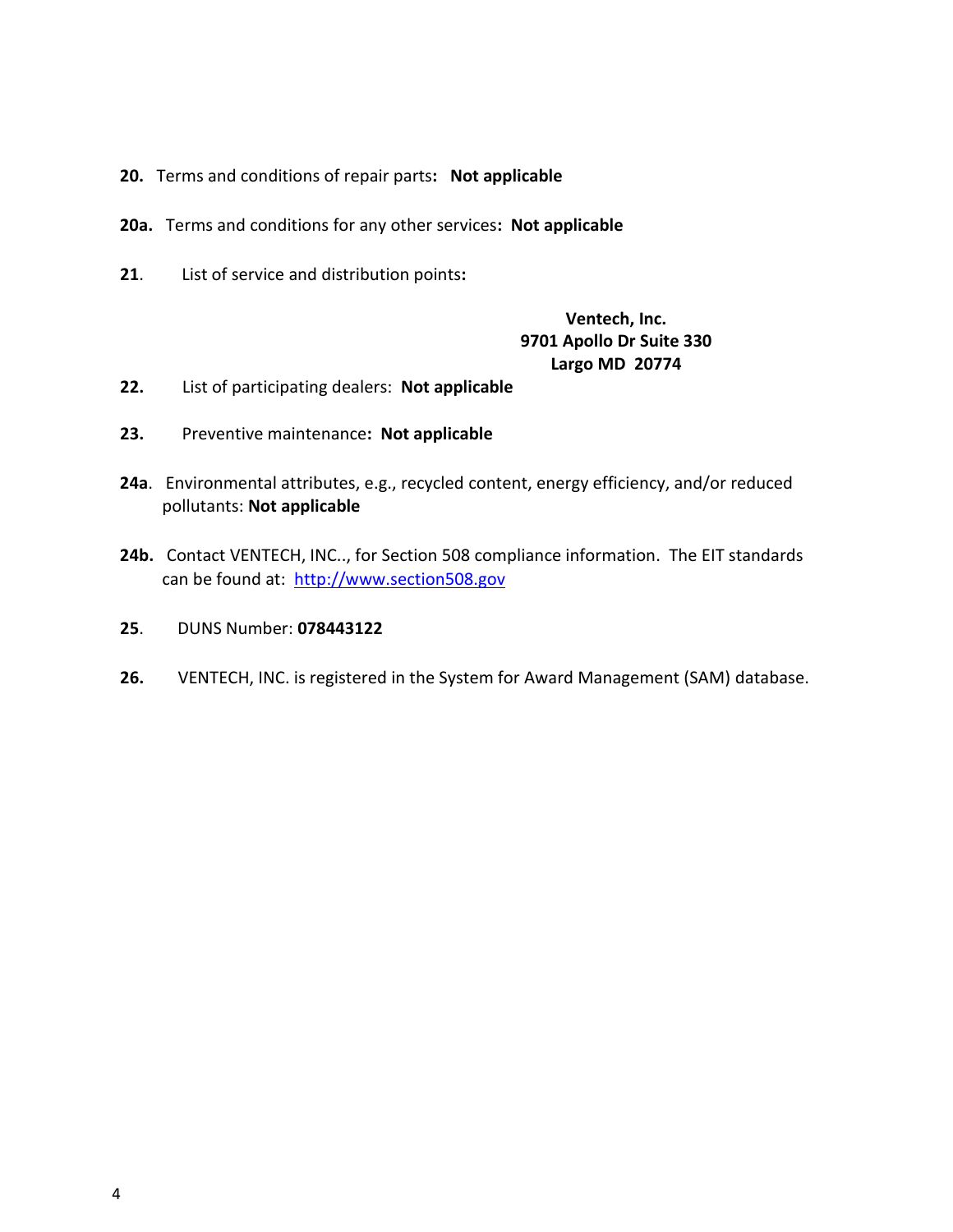| <b>SIN</b> | Service Proposed (eg Job<br>Title/Task)                          | <b>Contractor or Customer</b><br>Facility or Both | Unit of Issue (e.g.        | Price                 |
|------------|------------------------------------------------------------------|---------------------------------------------------|----------------------------|-----------------------|
|            |                                                                  |                                                   | Hour, Daily                | Offered to            |
| 54151S     | Project Manager                                                  | <b>Both</b>                                       | Rate, Task, Sq Ft)<br>Hour | <b>GSA</b><br>\$92.82 |
| 54151S     | Database Developer                                               | <b>Both</b>                                       |                            | \$96.04               |
|            |                                                                  | <b>Both</b>                                       | Hour                       |                       |
| 54151S     | <b>Software Tester</b>                                           |                                                   | Hour                       | \$70.11               |
| 54151S     | Web Interface Developer                                          | <b>Both</b>                                       | Hour                       | \$99.88               |
| 54151S     | Webmaster                                                        | <b>Both</b>                                       | Hour                       | \$54.74               |
| 54151S     | <b>Application Developer</b>                                     | <b>Both</b>                                       | Hour                       | \$62.38               |
| 54151S     | <b>Application Architect</b>                                     | <b>Both</b>                                       | Hour                       | \$51.51               |
| 54151S     | Application Architect Sr.                                        | <b>Both</b>                                       | Hour                       | \$82.59               |
| 54151S     | Computer Programmer Sr                                           | <b>Both</b>                                       | Hour                       | \$80.27               |
| 54151S     | <b>Technical Writer</b>                                          | <b>Both</b>                                       | Hour                       | \$46.10               |
| 54151S     | System Engineer Sr                                               | <b>Both</b>                                       | Hour                       | \$86.46               |
| 54151S     | Senior Program Manager                                           | Contractor facility                               | Hour                       | \$178.19              |
| 54151S     | Senior Business Intelligence<br>Analyst                          | Contractor facility                               | Hour                       | \$141.86              |
| 54151S     | Senior Computer and<br><b>Information Systems</b><br>Manager     | Contractor facility                               | Hour                       | \$127.27              |
| 54151S     | <b>SME Computer and</b><br><b>Information Systems</b><br>Manager | Contractor facility                               | Hour                       | \$138.45              |
| 54151S     | Senior Computer Hardware<br>Engineer                             | Contractor facility                               | Hour                       | \$118.88              |
| 54151S     | Senior Computer Network<br>Architect                             | Contractor facility                               | Hour                       | \$122.48              |
| 54151S     | Senior Computer Network<br><b>Support Specialist</b>             | Contractor facility                               | Hour                       | \$111.65              |
| 54151S     | Senior Computer Operator                                         | Contractor facility                               | Hour                       | \$60.69               |
| 54151S     | Senior Computer<br>Programmer                                    | Contractor facility                               | Hour                       | \$106.03              |
| 54151S     | Senior Computer Systems<br>Analyst                               | Contractor facility                               | Hour                       | \$106.18              |
| 54151S     | Senior Computer Systems<br>Engineer/Architect                    | Contractor facility                               | Hour                       | \$127.27              |
| 54151S     | Senior Data Warehousing<br>Specialist                            | Contractor facility                               | Hour                       | \$146.42              |
| 54151S     | Senior Database<br>Administrator                                 | Contractor facility                               | Hour                       | \$118.48              |
| 54151S     | Senior Database Architect                                        | Contractor facility                               | Hour                       | \$121.46              |
| 54151S     | Senior Information Security<br>Analyst                           | Contractor facility                               | Hour                       | \$122.94              |

# **PRICE LIST**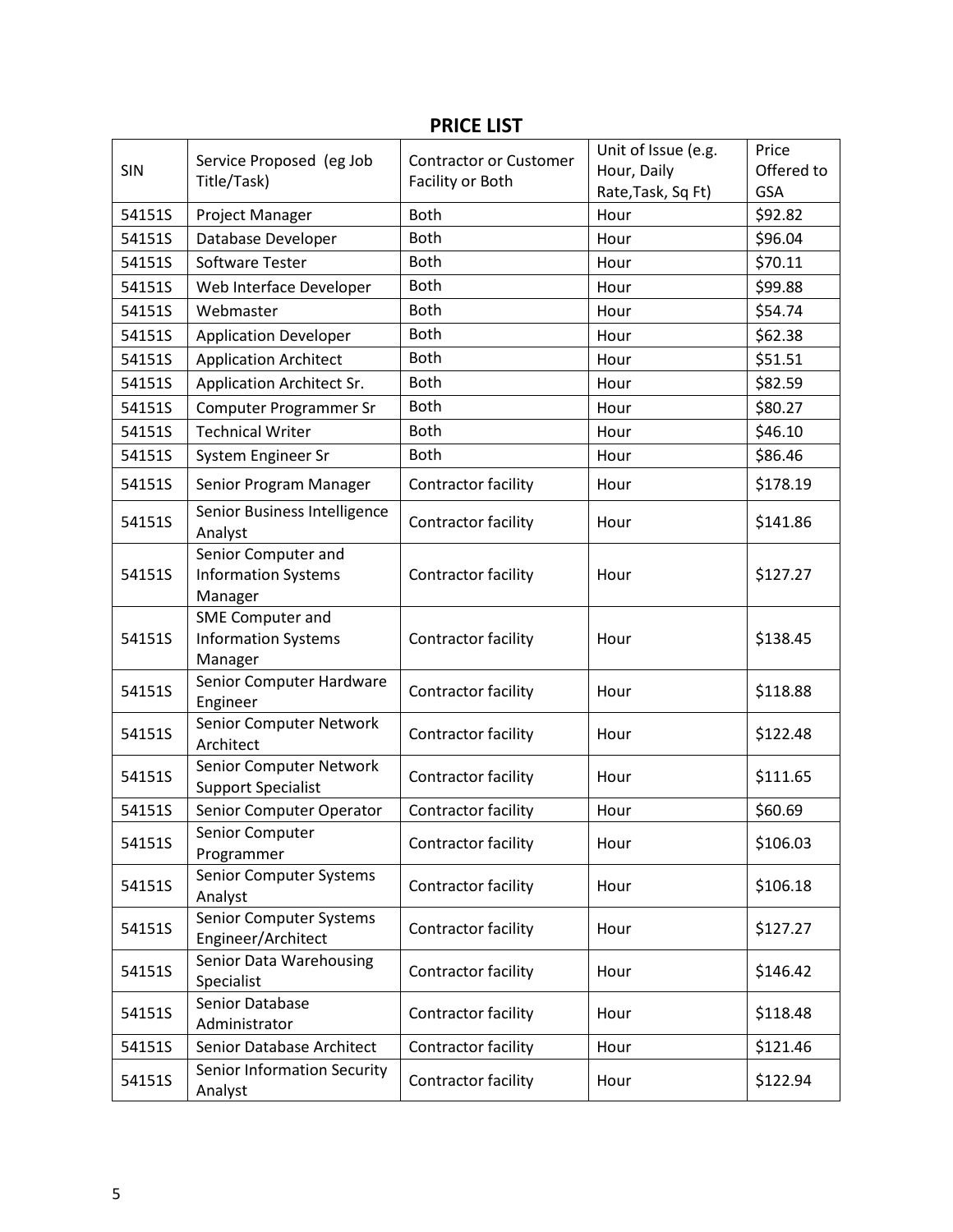|        | Senior Information                                      |                          |      |          |
|--------|---------------------------------------------------------|--------------------------|------|----------|
| 54151S | <b>Technology Project</b>                               | Contractor facility      | Hour | \$120.40 |
|        | Manager<br>Senior Network and                           |                          |      |          |
| 54151S | <b>Computer Systems</b>                                 | Contractor facility      | Hour | \$103.18 |
|        | Administrator                                           |                          |      |          |
|        | Senior Software Developer,                              |                          |      | \$148.40 |
| 54151S | Applications                                            | Contractor facility      | Hour |          |
| 54151S | Senior Software Developer,                              | Contractor facility      | Hour | \$127.53 |
|        | Systems Software                                        |                          |      |          |
| 54151S | Senior Software Quality                                 |                          | Hour | \$99.16  |
|        | Assurance Engineer and<br>Tester                        | Contractor facility      |      |          |
| 54151S | Senior Technical Writer                                 | Contractor facility      | Hour | \$103.06 |
|        | Senior Training and                                     |                          |      |          |
| 54151S | <b>Development Specialist</b>                           | Contractor facility      | Hour | \$101.39 |
|        | <b>Business Process</b>                                 |                          |      |          |
| 54151S | <b>Reengineering Specialist</b>                         | Contractor facility      | Hour | \$99.21  |
|        | Level II                                                |                          |      |          |
| 54151S | <b>Computer Security Systems</b><br>Specialist Level II | Contractor facility      | Hour | \$123.75 |
| 54151S | <b>Data Security Specialist</b>                         | Contractor facility      | Hour | \$107.12 |
| 54151S | Senior Project Manager                                  | Contractor facility      | Hour | \$127.40 |
| 54151S | Subject Matter Expert II                                | Contractor facility      | Hour | \$169.07 |
| 54151S | System Administrator II                                 | Contractor facility      | Hour | \$103.30 |
| 54151S | Systems Programmer                                      | Contractor facility      | Hour | \$101.14 |
| 54151S | Web Content Administrator                               | Contractor facility      | Hour | \$104.77 |
| 54151S | Senior Program Manager                                  | <b>Customer facility</b> | Hour | \$168.30 |
|        | Senior Business Intelligence                            |                          |      |          |
| 54151S | Analyst                                                 | <b>Customer facility</b> | Hour | \$133.99 |
|        | Senior Computer and                                     |                          |      |          |
| 54151S | <b>Information Systems</b>                              | <b>Customer facility</b> | Hour | \$120.20 |
|        | Manager                                                 |                          |      |          |
| 54151S | SME Computer and<br><b>Information Systems</b>          | <b>Customer facility</b> | Hour | \$130.76 |
|        | Manager                                                 |                          |      |          |
|        | Senior Computer Hardware                                |                          |      |          |
| 54151S | Engineer                                                | <b>Customer facility</b> | Hour | \$112.27 |
| 54151S | Senior Computer Network                                 | <b>Customer facility</b> | Hour | \$115.68 |
|        | Architect                                               |                          |      |          |
| 54151S | Senior Computer Network                                 | <b>Customer facility</b> | Hour | \$105.43 |
| 54151S | <b>Support Specialist</b>                               |                          | Hour | \$57.31  |
|        | Senior Computer Operator<br>Senior Computer             | <b>Customer facility</b> |      |          |
| 54151S | Programmer                                              | <b>Customer facility</b> | Hour | \$100.14 |
| 54151S | Senior Computer Systems                                 | <b>Customer facility</b> | Hour | \$100.28 |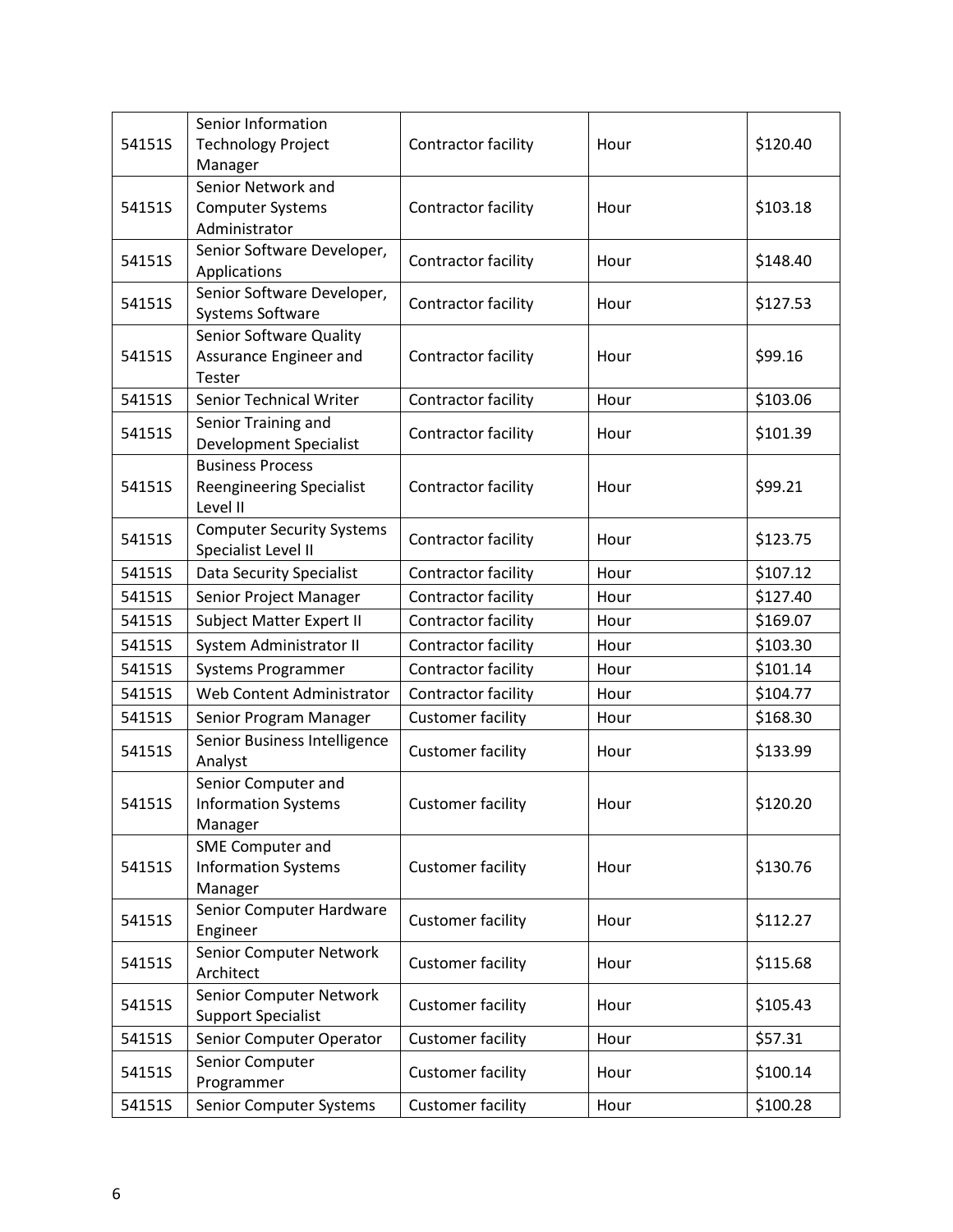|        | Analyst                                                                |                          |      |          |
|--------|------------------------------------------------------------------------|--------------------------|------|----------|
| 54151S | Senior Computer Systems<br>Engineer/Architect                          | <b>Customer facility</b> | Hour | \$120.20 |
| 54151S | Senior Data Warehousing<br>Specialist                                  | <b>Customer facility</b> | Hour | \$138.30 |
| 54151S | Senior Database<br>Administrator                                       | <b>Customer facility</b> | Hour | \$111.89 |
| 54151S | Senior Database Architect                                              | <b>Customer facility</b> | Hour | \$114.72 |
| 54151S | <b>Senior Information Security</b><br>Analyst                          | <b>Customer facility</b> | Hour | \$116.08 |
| 54151S | Senior Information<br><b>Technology Project</b><br>Manager             | <b>Customer facility</b> | Hour | \$113.70 |
| 54151S | Senior Network and<br><b>Computer Systems</b><br>Administrator         | <b>Customer facility</b> | Hour | \$97.45  |
| 54151S | Senior Software Developer,<br>Applications                             | <b>Customer facility</b> | Hour | \$140.16 |
| 54151S | Senior Software Developer,<br>Systems Software                         | <b>Customer facility</b> | Hour | \$120.46 |
| 54151S | Senior Software Quality<br>Assurance Engineer and<br>Tester            | <b>Customer facility</b> | Hour | \$93.66  |
| 54151S | Senior Technical Writer                                                | <b>Customer facility</b> | Hour | \$97.32  |
| 54151S | Senior Training and<br><b>Development Specialist</b>                   | <b>Customer facility</b> | Hour | \$95.77  |
| 54151S | <b>Business Process</b><br><b>Reengineering Specialist</b><br>Level II | <b>Customer facility</b> | Hour | \$92.72  |
| 54151S | <b>Computer Security Systems</b><br>Specialist Level II                | <b>Customer facility</b> | Hour | \$115.66 |
| 54151S | <b>Data Security Specialist</b>                                        | <b>Customer facility</b> | Hour | \$100.12 |
| 54151S | Senior Project Manager                                                 | <b>Customer facility</b> | Hour | \$119.06 |
| 54151S | Subject Matter Expert II                                               | <b>Customer facility</b> | Hour | \$158.01 |
| 54151S | System Administrator II                                                | <b>Customer facility</b> | Hour | \$96.54  |
| 54151S | <b>Systems Programmer</b>                                              | <b>Customer facility</b> | Hour | \$94.52  |
| 54151S | Web Content Administrator                                              | <b>Customer facility</b> | Hour | \$97.92  |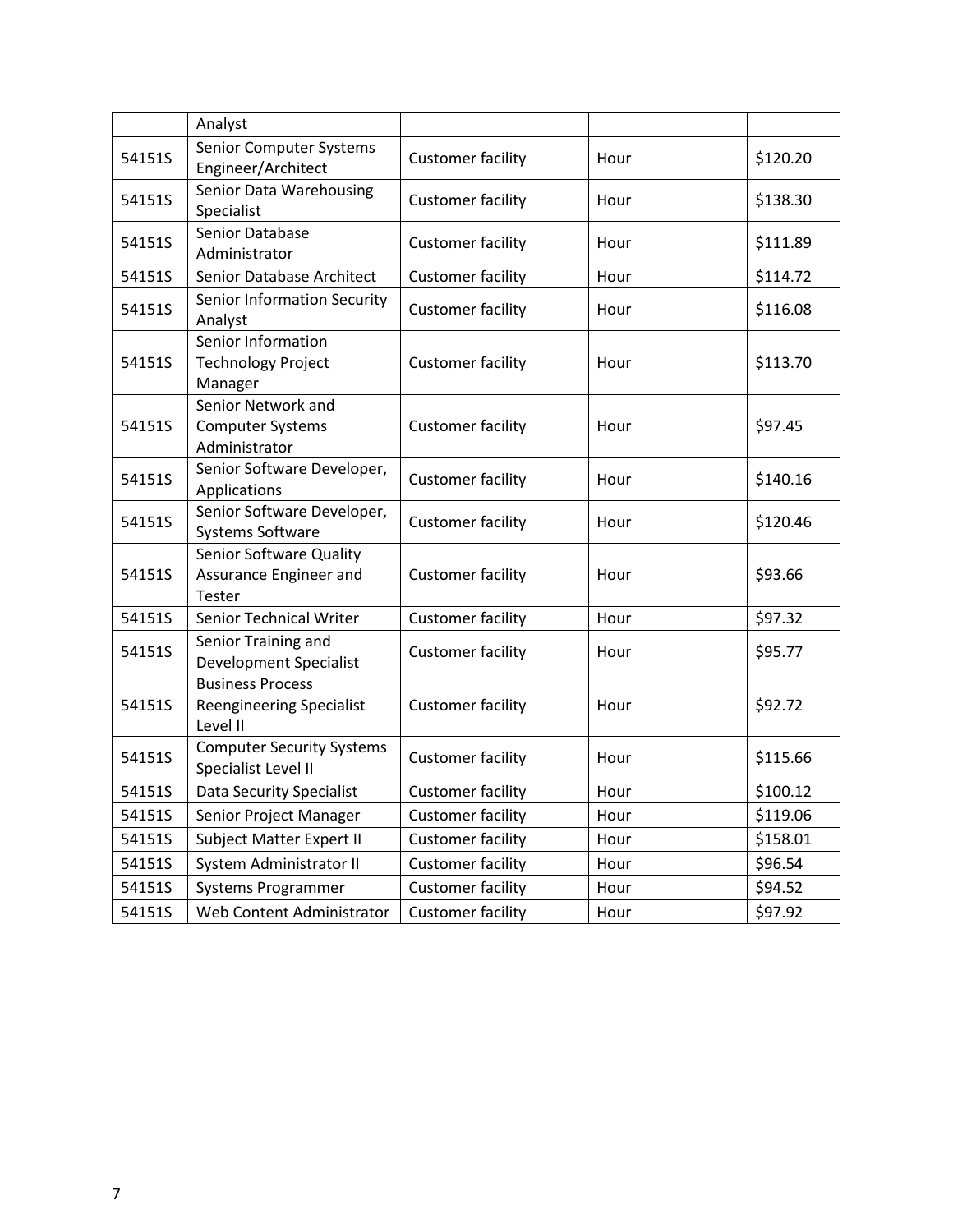# **LABOR CATEGORY DESCRIPTIONS**

### **1. Project Manager**

- a. Minimum/General Experience: Five (5) years of experience directly supervising IT development and project integration, preferably in a leadership role.
- b. Functional Responsibility: Responsible for all aspects of the development and implementation of assigned projects and provides a single point of contact for those projects. Takes projects from original concept through final implementation. Interfaces with all areas affected by the project including end users, stakeholders and project sponsor. Leads team on large projects or significant segment of large complex projects. Analyzes new and complex project related problems and creates innovative solutions involving finance, scheduling, technology, methodology, tools, and solution components. Reviews requirements to define project scope and objectives. Develops detailed work plans, schedules, project estimates, resource plans, and status reports. Conducts project meetings and is responsible for project tracking and analysis. Ensures adherence to quality standards and reviews project deliverables. Manages the integration of vendor tasks and tracks and reviews vendor deliverables. Provides technical and analytical guidance to project team. Recommends and takes action to direct the analysis and solutions of problems.
- c. Minimum Education Requirement: Bachelor's Degree in Computer Science, Engineering, or related technical discipline.

#### **2. Database Developer**

- a. Minimum/General Experience: At least three (3) years of experience in software development/engineering, including requirements analysis, software development, installation, integration, evaluation, enhancement, maintenance, testing, and problem diagnosis/resolution. At least one (1) year of creating complex queries, stored procedures, functions, and reports using SQL.
- b. Functional Responsibility: Responsible for SQL and PL/SQL development to include: developing the backend reports to support user needs, developing custom scripts to automate various database management processes, monitoring and troubleshooting database performance, developing, optimizing, and tuning stored procedures, functions, triggers, views, and queries in support of application development, and interfacing with customers, users, and developers as needed. Also maintains the database schema, database design, and transitional development activities.
- c. Minimum Education Requirement: Bachelor's degree in engineering, computer science, or another related analytical, scientific, or technical discipline.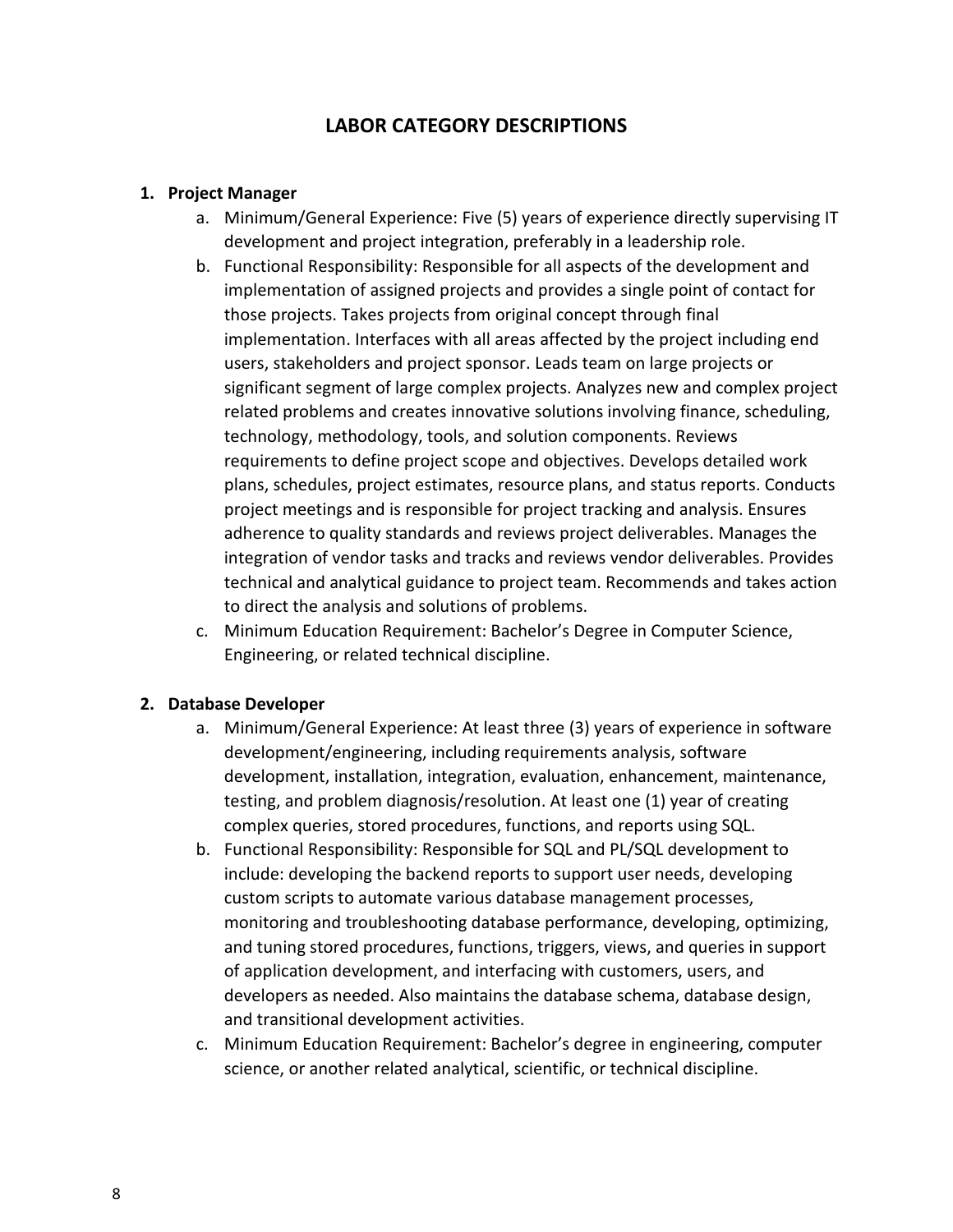### **3. Software Tester**

- a. Minimum/General Experience: Five (5) years of experience in software quality assurance.
- b. Functional Responsibility: Responsible for writing, executing and maintaining software test plans. Also, will manually test software, following test instructions in a test document. May also write automated tests or unit test as directed. Reviews and approves software developer unit cases, draft test plans and test cases for integration testing and other forms of testing including boundary positive/negative, functional, system, stress, load, performance, usability, security, install/uninstall, etc., draft User Acceptance, Operational Qualification, and Performance Qualification Testing scripts and review with end users or other team members, facilitate User Acceptance Testing and other Validation activities with end users. The Tester will work closely with the business analyst and participate in peer reviews to ensure requirements are understood. This individual will also work closely with software developers to ensure communication coordination of releases for testing in the appropriate environment.
- c. Minimum Education Requirement: Bachelor's degree in information technology or a similar technical degree.

## 4. **Web Interface Developer**

- a. Minimum/General Experience: Four (4) years of experience with HTML/HTML5,.Net, JAVA, ASP, VBScript, C#, JavaScript, and/or other comparable languages.
- b. Functional Responsibility: Develops user interface features, site animation and special effects. Coordinates with web content developers and graphics designers to ensure that needs are technically feasible. Provides technical site maintenance and advice on issues related to animation, search engine techniques, link integrity, navigation, browsers, graphics, and other technical web developments. Develops code in HTML, Visual Basic or other web-based programming languages. Performs functionality and navigation testing and prepares technical documentation. Provides technical support, and administration of the software infrastructure for the implementation and maintenance of company/customer's web sites.
- c. Minimum Education Requirement: Bachelor's degree in information technology or a related discipline.

#### **5. Webmaster**

a. Minimum/General Experience: Minimum 3 to 4 years HTML coding experience required. In-depth knowledge of HTML, CSS, JavaScript, SEO. Experience with content management systems is strongly preferred.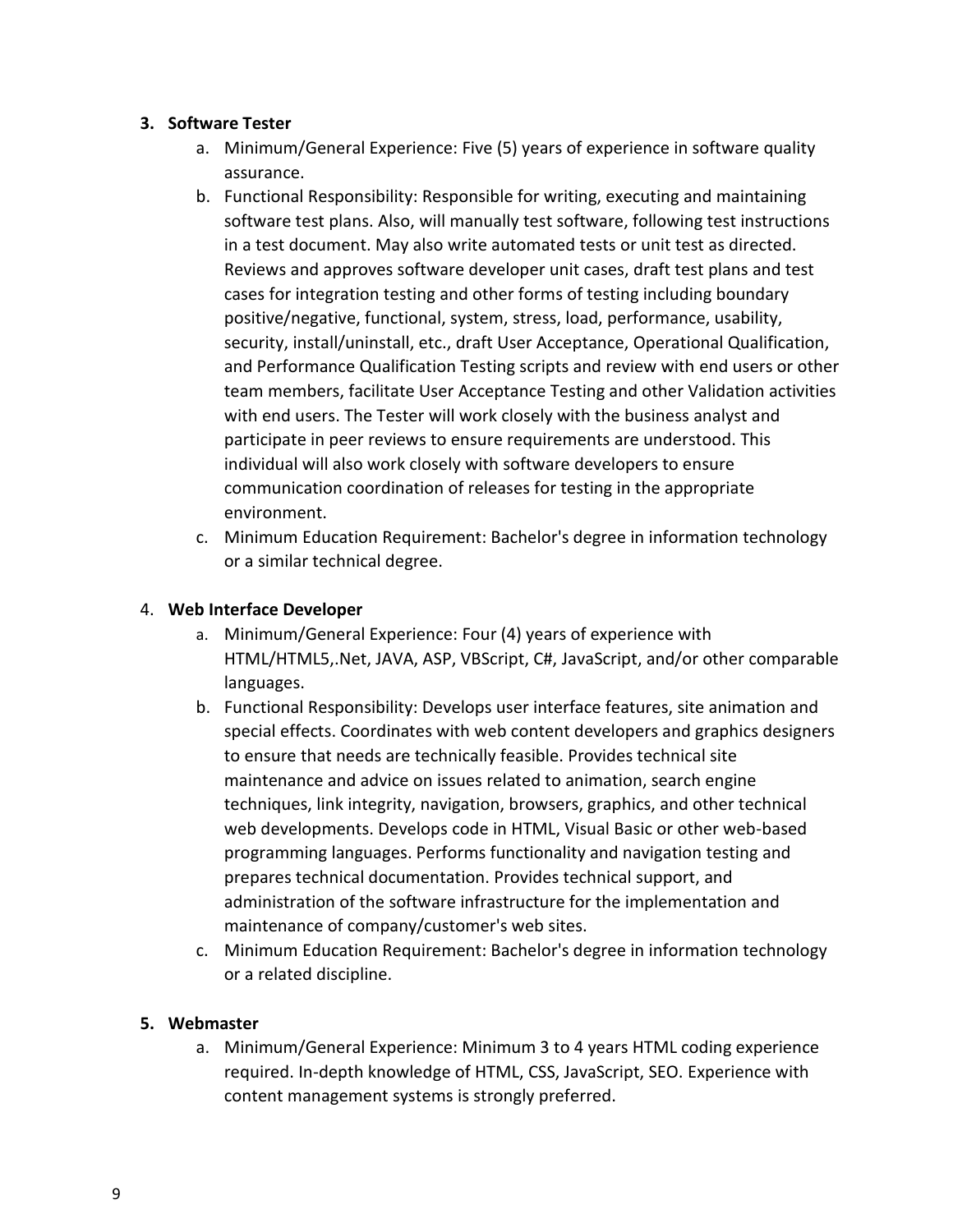- b. Functional Responsibility: Maintains and updates all Ventech websites. Ensures website content is accurate and up-to-date. Analyzes and reports website statistics. Implements and maintains all technologies, programs and functionality on AACAP websites. Works closely with the various internal departments to ensure all website pages are updated on a regular basis. Establishes policies and procedures for Ventech websites (content, style, functionality). Oversees website layout, user experience, navigation scheme, and architecture. Collaborates with leadership and staff to develop long-term strategies. Documents and maintains system processes as applications are developed, modified, and/or upgraded.
- c. Minimum Education Requirement: Bachelor's degree in information technology or similar technical discipline.

### **6. Application Developer**

- a. Minimum/General Experience: Two (2) years of experience maintaining and administering web development, presentation and hosting tools, products and databases to include media, content management, and version control systems.
- b. Functional Responsibility: Responsible for the placement and layout of website pages, and the design and creation of relational database schemas. Designs, creates and programs SQL server databases per project needs. Assists in gathering requirements and project specifications. Communicates project status and deliverables with product owners. Manages project tasks, timelines, and communication. Performs routine site maintenance as needed.
- c. Minimum Education Requirement: Bachelor's degree in information technology or a related field.

## **7. Application Architect**

- a. Minimum/General Experience: Three (3) years of experience as a web designer and developer, with an in-depth knowledge of HTML, CSS, PHP, CGI, XML/XSLT, JSP, JAVA, Java Script, Ajax, XHTML, Perl, Flash, Adobe Creative Suite, Google search, and MySQL database.
- b. Functional Responsibility: Designs, develops, operates and maintains static and dynamic web sites and applications for multiple internet and intranet sites with demonstrated expertise in using developer languages and tools. Documents and tests all work products and changes before deployment to production. Scans all developed code for known security vulnerabilities and resolves them to produce error free and secure code.
- c. Minimum Education Requirement: Bachelor's degree in engineering, computer science, or another related analytical, scientific, or technical discipline.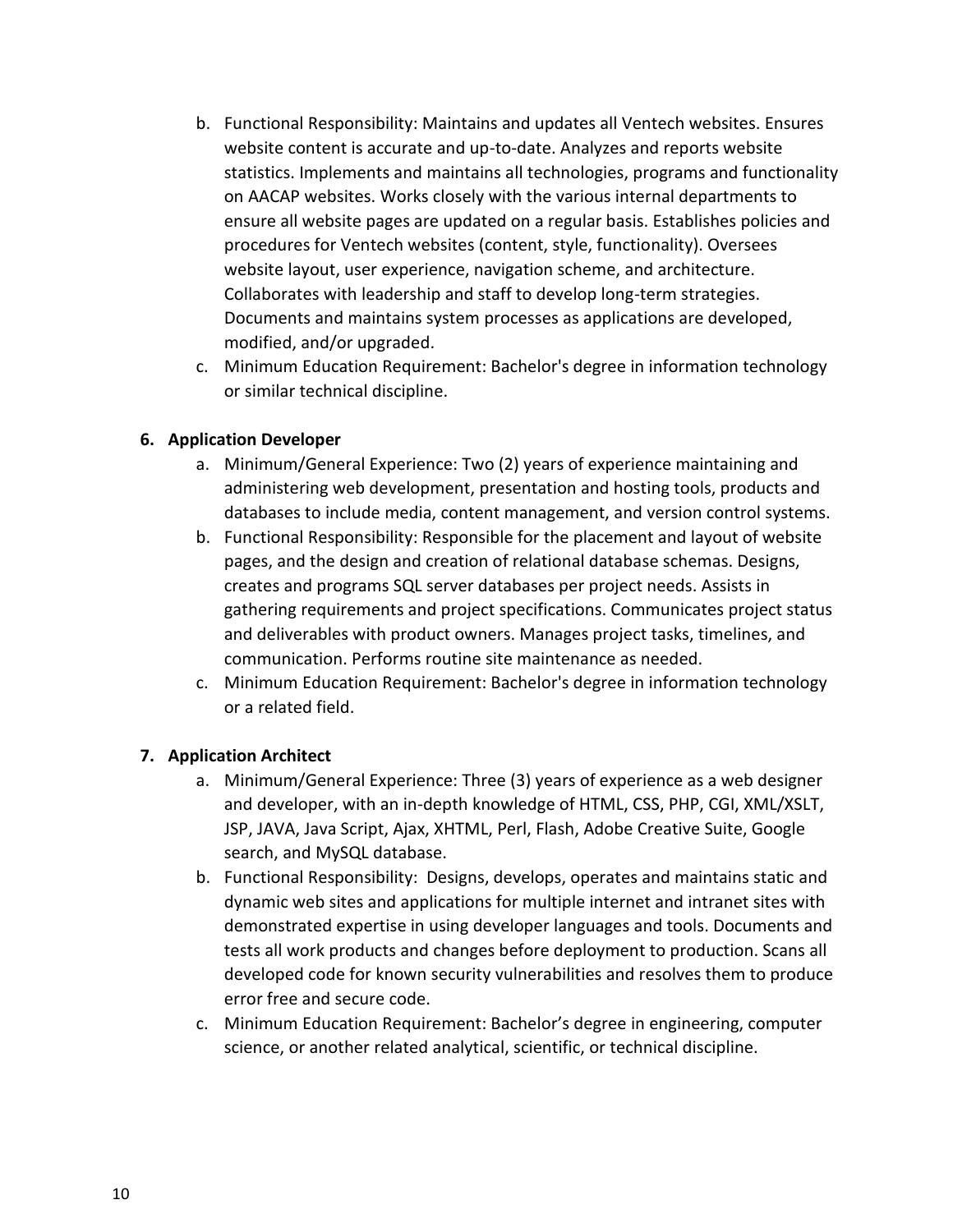## **8. Application Architect Sr.**

- a. Minimum/General Experience: Four (4) years of experience as a web designer and developer, with an in-depth knowledge of HTML, CSS, PHP, CGI, XML/XSLT, JSP, JAVA, Java Script, Ajax, XHTML, Perl, Flash, Adobe Creative Suite, Google search, and MySQL database.
- b. Functional Responsibility: Designs, develops, operates and maintains static and dynamic web sites and applications for multiple internet and intranet sites with demonstrated expertise in using developer languages and tools. Identifies diagnoses and fixes website problems, including broken links. Documents and tests all work products and changes before deployment to production. Scans all developed code for known security vulnerabilities and resolves them to produce error free and secure code. Also develops and maintains computer graphics and images for the web. Understands and documents user requirements, and designs and develops them into web sites that incorporate usability best practices.
- c. Minimum Education Requirement: Bachelor's degree in engineering, computer science, or another related analytical, scientific, or technical discipline.

# **9. Computer Programmer Sr.**

- a. Minimum/General Experience: Extensive experience in software development, modern design patterns and web technologies using multi-tier architectures. Proficient in Java, C++, C#, Python and/or similar structured programming languages. Experience with JavaScript, JavaScript libraries, AJAX, JSON, HTML5/CSS3 and responsive design.
- b. Functional Responsibility: Uses current IT equipment and languages to develop and prepare diagrammatic plans for solution of business, management, communications, and strategic problems. Designs detailed programs, flowcharts, and diagrams showing mathematical computations and sequence of machine operations necessary to copy and process data and print results. Verifies the accuracy and completeness of programs and systems by preparing sample representative data and performs testing by means of cycle and system processing.
- c. Minimum Education Requirement: Bachelor's degree in computer science, software engineering, information technology, or a related discipline.

## **10. Technical Writer**

a. Minimum/General Experience: Three (3) years of experience creating technical documentation such as user guides, technical guides, templates, training materials, etc.; experience developing and managing technical documentation review process steps; and experience researching tools, procedures, and technical configurations.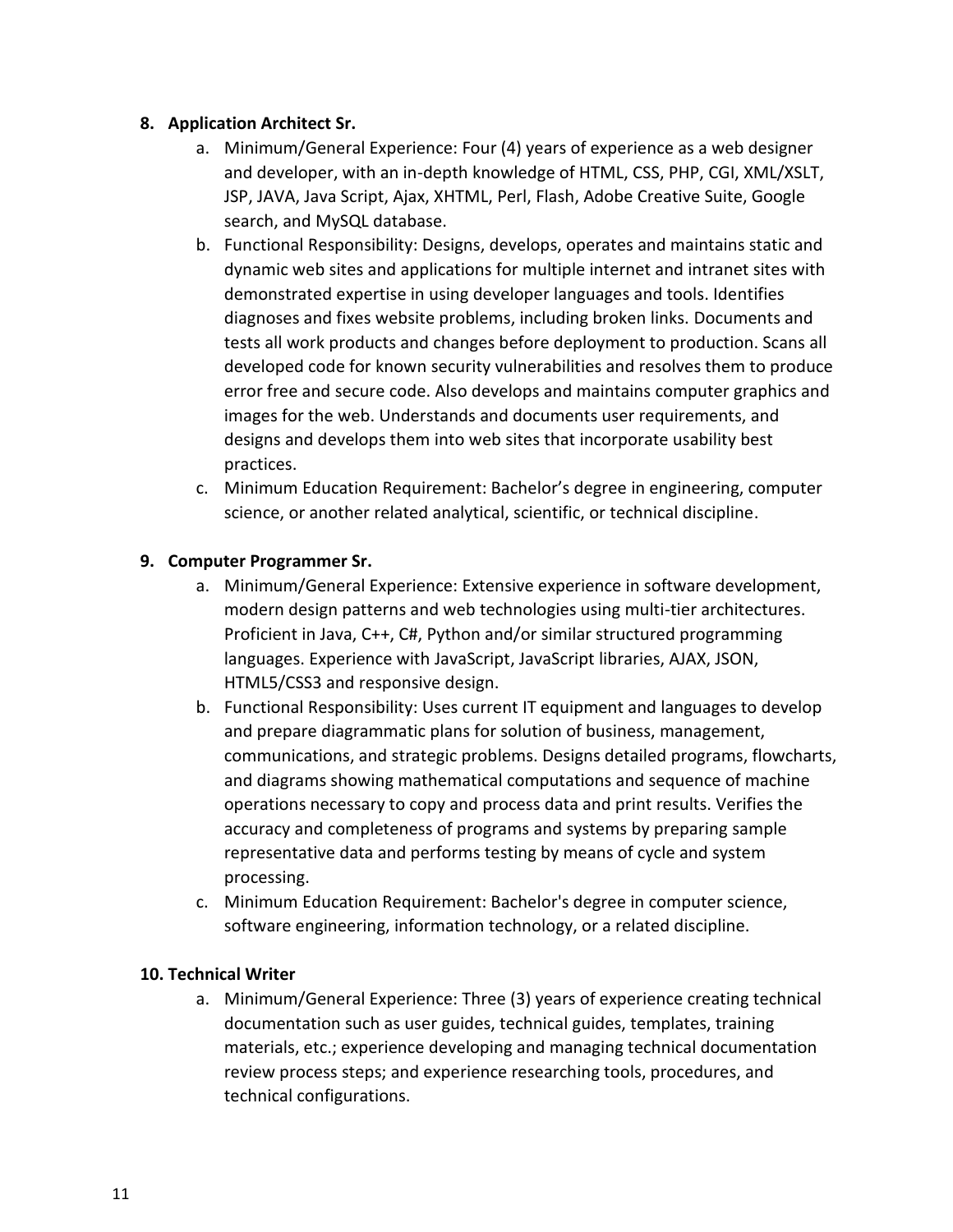- b. Functional Responsibility: Researches, writes, and edits technical sections of proposals and meets all proposal deadlines. Participates in proposal strategy, design, writing, and review sessions with business development and technical teams throughout the life of the proposal. Work with subject matter experts to prepare material for proposals.
- c. Minimum Education Requirement: Bachelor's degree in English, communications, information technology, or a similar field.

## **11. System Engineer Sr.**

- a. Minimum/General Experience: Five (5) years of experience as a system engineer.
- b. Functional Responsibility: Analyzes user's requirements, concept of operations documents, and high level system architectures to develop system requirements specifications. Derives lower-level requirements from higher-level allocated requirements that describe in detail the functions that a system component must fulfill, and ensure these requirements are complete, correct, and verifiable. Participates in establishing and gaining approval of the definition of a system or component under development (requirements, designs, interfaces, test procedures, etc.) that provides a common reference point for hardware and software developers. Analyzes system requirements and leads design and development activities. Guide users in formulating requirements, advises alternative approaches, and conducts feasibility studies.
- c. Minimum Education Requirement: Bachelor's degree in computer science, software engineering, information technology, or a related discipline.

## **12. Senior Program Manager**

- a. *Function Responsibility*: Serve as the single point of contact for the contractor regarding contracts, programs or projects. Performs day-to- day management of overall contract support operations, possibly involving multiple projects and groups of personnel at multiple locations. Organizes, directs, and coordinates the planning and production of all contract support activities, including subcontractors. Develops work breakdown structures and prepares charts, tables, graphs, major milestone calendars and diagrams to assist in analyzing problems and making recommendations. Demonstrates writing and oral communications skills. Establishes and alters (as necessary) corporate management structure to direct effective contract support activities. Must be capable of negotiating and making binding decisions for the Contractor(s).
- b. *Minimum Education*: A Bachelor's Degree from an accredited college or university with a major in Computer Science, Information Systems, Engineering, Business, or other related scientific or technical discipline. A Master's Degree is preferred. A Master's Degree in one of the above disciplines equals one year specialized and two years general experience.
- c. *Minimum Experience*: Must have seven (7) years of professional experience. Must be capable of leading projects that involve the successful management of teams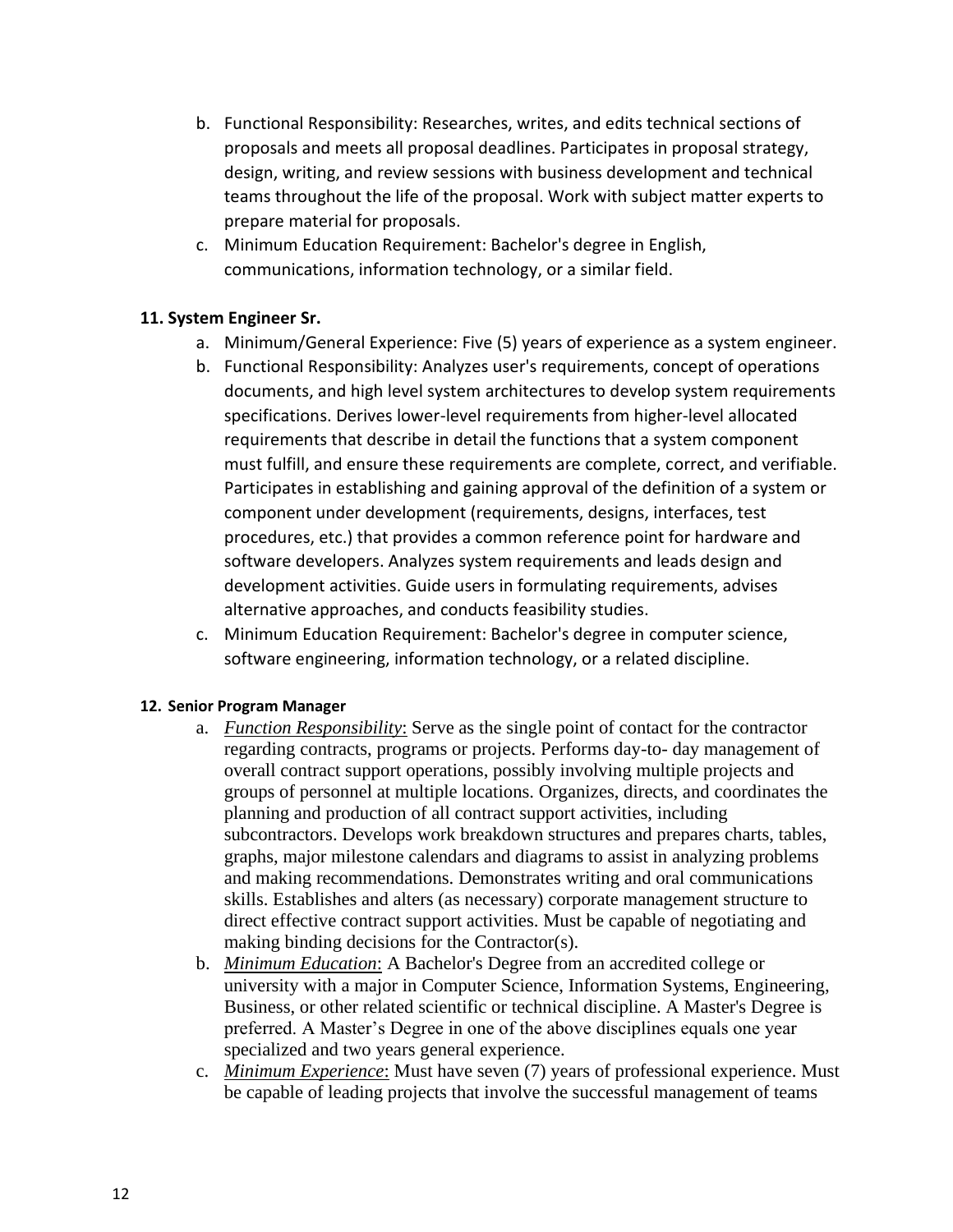composed of multiple professionals who are involved in high level, technical solutions.

### **13. Senior Business Intelligence Analyst**

- a. *Function Responsibility*: Plan, direct, or coordinate activities in such fields as electronic data processing, information systems, systems analysis, and computer programming. Possesses and applies a comprehensive knowledge across key tasks and high impact assignments. Plans and leads major technology assignments. Evaluates performance results and recommends major changes affecting shortterm project growth and success. Functions as a technical expert across multiple project assignments. May supervise others.
- b. *Minimum Education*: A Bachelor's Degree from an accredited college or university with a major in Computer Science, Information Systems, Engineering, Business, or other related scientific or technical discipline. A Master's Degree is preferred. A Master's Degree in one of the above disciplines equals one year specialized and two years general experience.
- c. *Minimum Experience*: Must have seven (7) years of professional experience.

### **14. Senior Computer and Information Systems Manager**

- a. *Function Responsibility*: Plan, direct, or coordinate activities in such fields as electronic data processing, information systems, systems analysis, and computer programming.
- b. *Minimum Education*: A Bachelor's Degree from an accredited college or university with a major in Computer Science, Information Systems, Engineering, Business, or other related scientific or technical discipline. A Master's Degree is preferred. A Master's Degree in one of the above disciplines equals one year specialized and two years general experience.
- c. *Minimum Experience*: Must have seven (7) years of professional experience.

## **15. SME Computer and Information Systems Manager**

- a. *Function Responsibility*: Plan, direct, or coordinate activities in such fields as electronic data processing, information systems, systems analysis, and computer programming.
- b. *Minimum Education*: A Bachelor's Degree from an accredited college or university with a major in Computer Science, Information Systems, Engineering, Business, or other related scientific or technical discipline. A Master's Degree is preferred. A Master's Degree in one of the above disciplines equals one year specialized and two years general experience.
- c. *Minimum Experience*: Must have seven (7) years of professional experience.

### **16. Senior Computer Hardware Engineer**

- a. *Function Responsibility*: Research, design, develop, or test computer or computerrelated equipment for commercial, industrial, military, or scientific use. May supervise the manufacturing and installation of computer or computer-related equipment and components.
- b. *Minimum Education*: A Bachelor's Degree from an accredited college or university with a major in Computer Science, Information Systems, Engineering,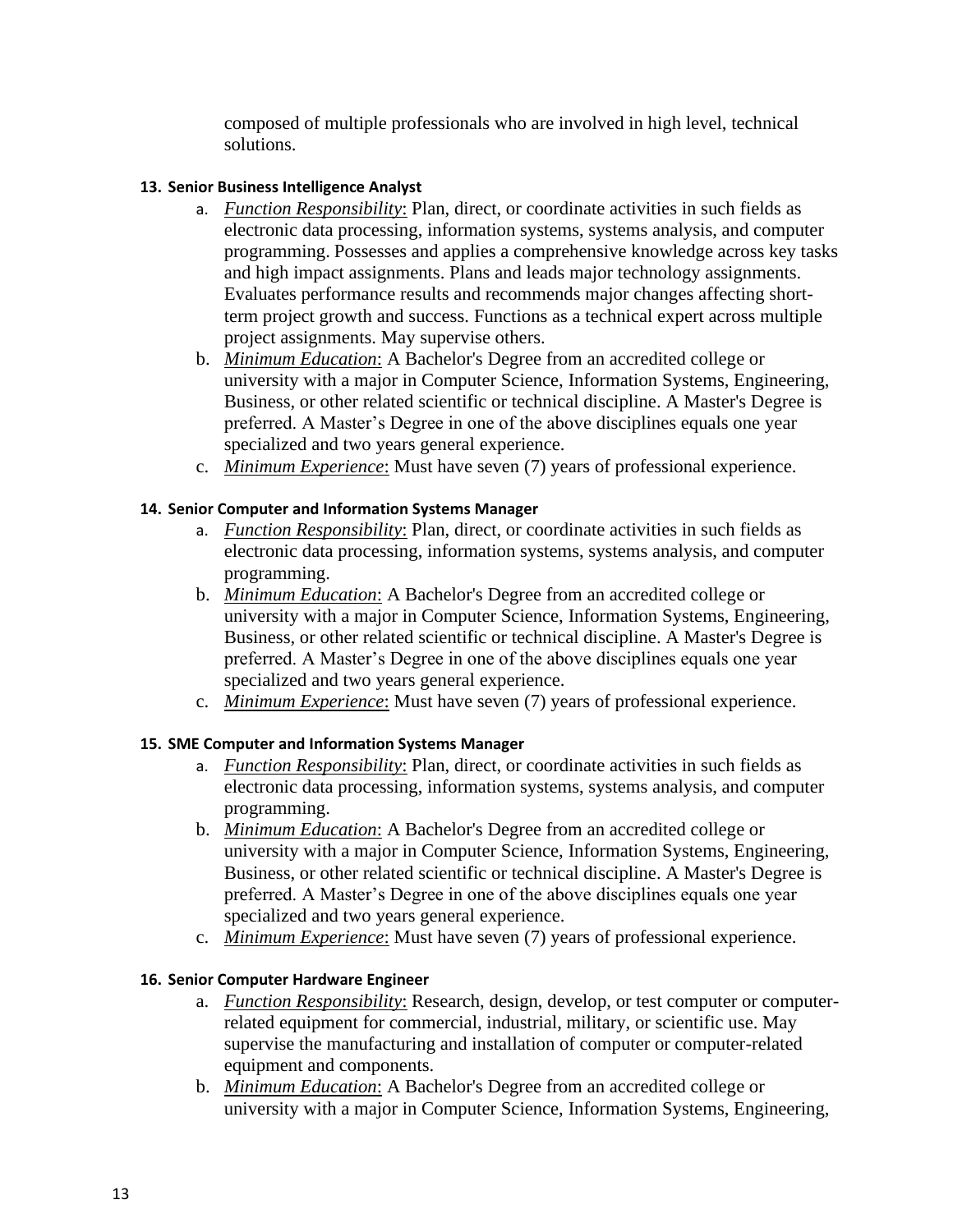Business, or other related scientific or technical discipline. A Master's Degree is preferred. A Master's Degree in one of the above disciplines equals one year specialized and two years general experience.

c. *Minimum Experience*: Must have seven (7) years of professional experience.

### **17. Senior Computer Network Architect**

- a. *Function Responsibility*: Design and implement computer and information networks, such as local area networks (LAN), wide area networks (WAN), intranets, extranets, and other data communications networks. Perform network modeling, analysis, and planning. May also design network and computer security measures. May research and recommend network and data communications hardware and software.
- b. *Minimum Education*: A Bachelor's Degree from an accredited college or university with a major in Computer Science, Information Systems, Engineering, Business, or other related scientific or technical discipline. A Master's Degree is preferred. A Master's Degree in one of the above disciplines equals one year specialized and two years general experience.
- c. *Minimum Experience*: Must have seven (7) years of professional experience.

### **18. Senior Computer Network Support Specialist**

- a. *Function Responsibility*: Analyze, test, troubleshoot, and evaluate existing network systems, such as local area network (LAN), wide area network (WAN), and Internet systems or a segment of a network system. Perform network maintenance to ensure networks operate correctly with minimal interruption.
- b. *Minimum Education*: A Bachelor's Degree from an accredited college or university with a major in Computer Science, Information Systems, Engineering, Business, or other related scientific or technical discipline. A Master's Degree is preferred. A Master's Degree in one of the above disciplines equals one year specialized and two years general experience.
- c. *Minimum Experience*: Must have seven (7) years of professional experience.

#### **19. Senior Computer Operator**

- a. *Function Responsibility*: Monitor and control electronic computer and peripheral electronic data processing equipment to process business, scientific, engineering, and other data according to operating instructions. Monitor and respond to operating and error messages. May enter commands at a computer terminal and set controls on computer and peripheral devices.
- b. *Minimum Education*: A Bachelor's Degree from an accredited college or university with a major in Computer Science, Information Systems, Engineering, Business, or other related scientific or technical discipline. A Master's Degree is preferred. A Master's Degree in one of the above disciplines equals one year specialized and two years general experience.
- c. *Minimum Experience*: Must have five (5) years of professional experience.

#### **20. Senior Computer Programmer**

a. *Function Responsibility*: Create, modify, and test the code, forms, and script that allow computer applications to run. Work from specifications drawn up by software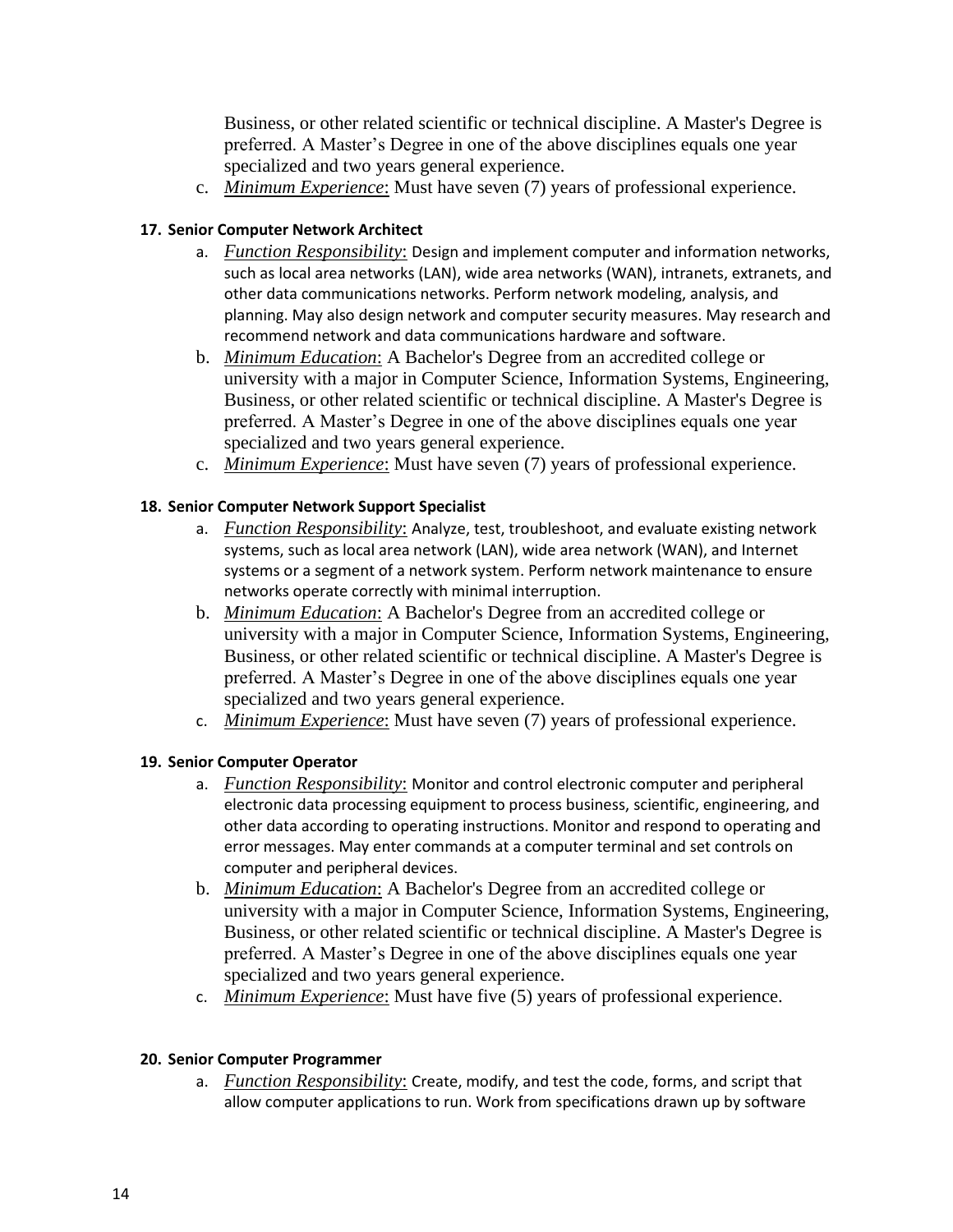developers or other individuals. May assist software developers by analyzing user needs and designing software solutions. May develop and write computer programs to store, locate, and retrieve specific documents, data, and information

- b. *Minimum Education*: A Bachelor's Degree from an accredited college or university with a major in Computer Science, Information Systems, Engineering, Business, or other related scientific or technical discipline. A Master's Degree is preferred. A Master's Degree in one of the above disciplines equals one year specialized and two years general experience.
- c. *Minimum Experience*: Must have five (5) years of professional experience.

# **21. Senior Computer Systems Analyst**

- a. *Function Responsibility*: Analyze science, engineering, business, and other data processing problems to implement and improve computer systems. Analyze user requirements, procedures, and problems to automate or improve existing systems and review computer system capabilities, workflow, and scheduling limitations. May analyze or recommend commercially available software.
- b. *Minimum Education*: A Bachelor's Degree from an accredited college or university with a major in Computer Science, Information Systems, Engineering, Business, or other related scientific or technical discipline. A Master's Degree is preferred. A Master's Degree in one of the above disciplines equals one year specialized and two years general experience.
- c. *Minimum Experience*: Must have five (5) years of professional experience.

# **22. Senior Computer Systems Engineer/Architect**

- a. *Function Responsibility*: Design and develop solutions to complex applications problems, system administration issues, or network concerns. Perform systems management and integration functions.
- b. *Minimum Education*: A Bachelor's Degree from an accredited college or university with a major in Computer Science, Information Systems, Engineering, Business, or other related scientific or technical discipline. A Master's Degree is preferred. A Master's Degree in one of the above disciplines equals one year specialized and two years general experience.
- c. *Minimum Experience*: Must have five (5) years of professional experience.

## **23. Senior Data Warehousing Specialist**

- a. *Function Responsibility*: Administer, test, and implement computer databases, applying knowledge of database management systems. Coordinate changes to computer databases. May plan, coordinate, and implement security measures to safeguard computer databases.
- b. *Minimum Education*: A Bachelor's Degree from an accredited college or university with a major in Computer Science, Information Systems, Engineering, Business, or other related scientific or technical discipline. A Master's Degree is preferred. A Master's Degree in one of the above disciplines equals one year specialized and two years general experience.
- c. *Minimum Experience*: Must have seven (7) years of professional experience.

## **24. Senior Database Administrator**

a. *Function Responsibility*: Administer, test, and implement computer databases,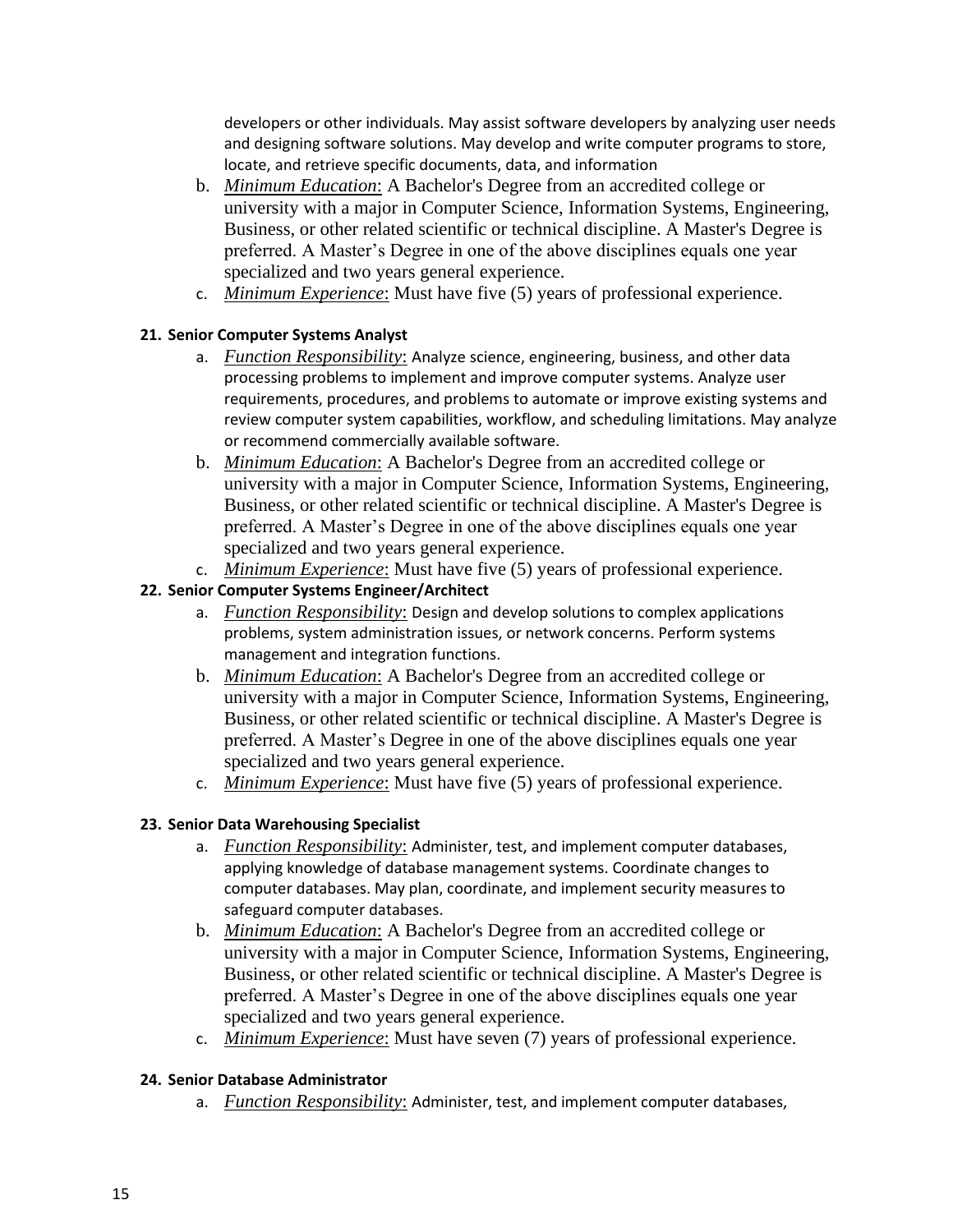applying knowledge of database management systems. Coordinate changes to computer databases. May plan, coordinate, and implement security measures to safeguard computer databases.

- b. *Minimum Education*: A Bachelor's Degree from an accredited college or university with a major in Computer Science, Information Systems, Engineering, Business, or other related scientific or technical discipline. A Master's Degree is preferred. A Master's Degree in one of the above disciplines equals one year specialized and two years general experience.
- c. *Minimum Experience*: Must have five (5) years of professional experience.

## **25. Senior Database Architect**

- a. *Function Responsibility*: Design strategies for enterprise database systems and set standards for operations, programming, and security. Design and construct large relational databases. Integrate new systems with existing warehouse structure and refine system performance and functionality.
- b. *Minimum Education*: A Bachelor's Degree from an accredited college or university with a major in Computer Science, Information Systems, Engineering, Business, or other related scientific or technical discipline. A Master's Degree is preferred. A Master's Degree in one of the above disciplines equals one year specialized and two years general experience.
- c. *Minimum Experience*: Must have five (5) years of professional experience.

### **26. Senior Information Security Analyst**

- a. *Function Responsibility*: Plan, implement, upgrade, or monitor security measures for the protection of computer networks and information. May ensure appropriate security controls are in place that will safeguard digital files and vital electronic infrastructure. May respond to computer security breaches and viruses.
- b. *Minimum Education*: A Bachelor's Degree from an accredited college or university with a major in Computer Science, Information Systems, Engineering, Business, or other related scientific or technical discipline. A Master's Degree is preferred. A Master's Degree in one of the above disciplines equals one year specialized and two years general experience.
- c. *Minimum Experience*: Must have five (5) years of professional experience.

## **27. Senior Information Technology Project Manager**

- a. *Function Responsibility*: Plan, initiate, and manage information technology (IT) projects. Lead and guide the work of technical staff. Serve as liaison between business and technical aspects of projects. Plan project stages and assess business implications for each stage. Monitor progress to assure deadlines, standards, and cost targets are met.
- b. *Minimum Education*: A Bachelor's Degree from an accredited college or university with a major in Computer Science, Information Systems, Engineering, Business, or other related scientific or technical discipline. A Master's Degree is preferred. A Master's Degree in one of the above disciplines equals one year specialized and two years general experience.
- c. *Minimum Experience*: Must have five (5) years of professional experience.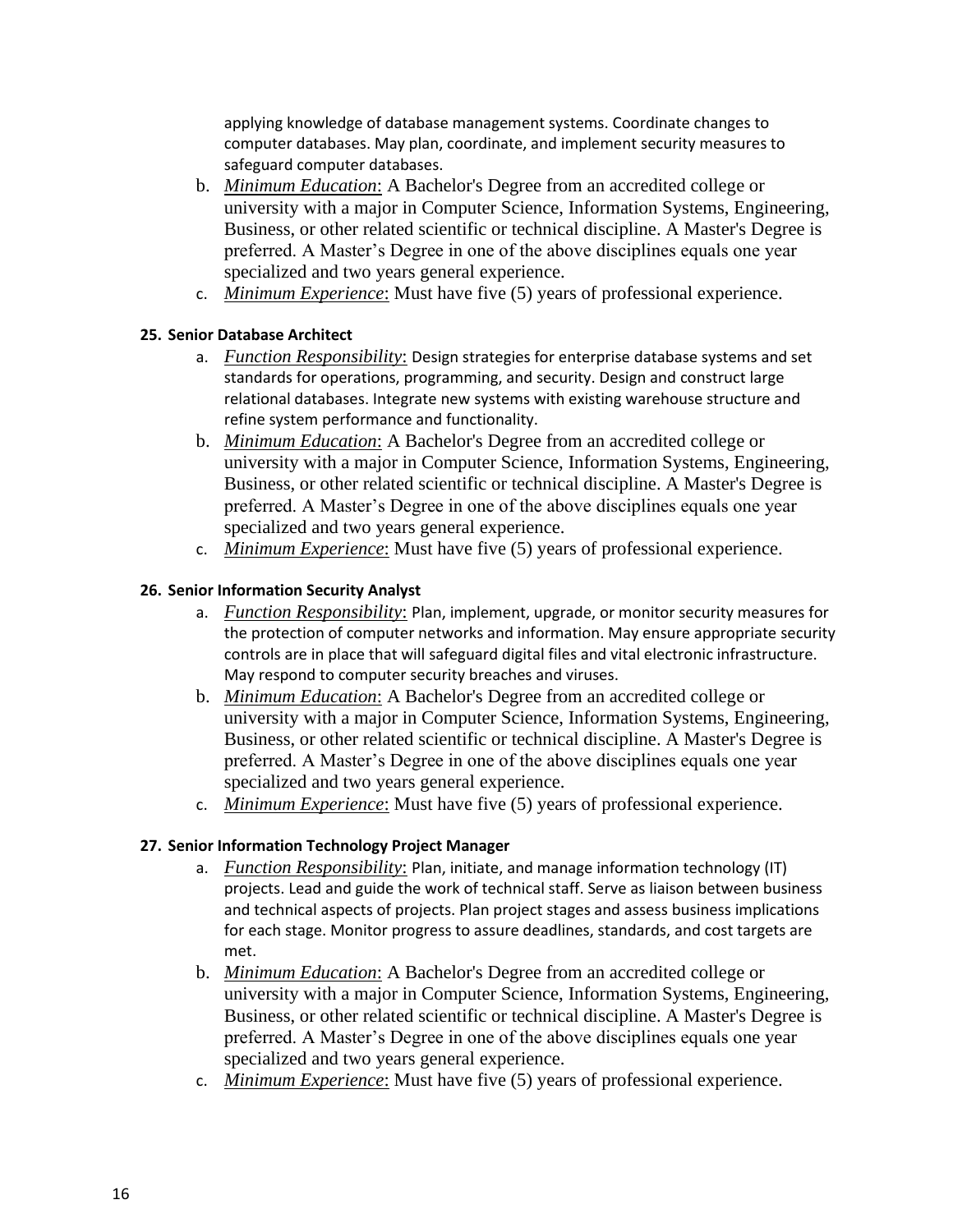#### **28. Senior Network and Computer Systems Administrator**

- a. *Function Responsibility*: Install, configure, and support an organization's local area network (LAN), wide area network (WAN), and Internet systems or a segment of a network system. Monitor network to ensure network availability to all system users and may perform necessary maintenance to support network availability. May monitor and test Web site performance to ensure Web sites operate correctly and without interruption. May assist in network modeling, analysis, planning, and coordination between network and data communications hardware and software. May supervise computer user support specialists and computer network support specialists. May administer network security measures.
- b. *Minimum Education*: A Bachelor's Degree from an accredited college or university with a major in Computer Science, Information Systems, Engineering, Business, or other related scientific or technical discipline. A Master's Degree is preferred. A Master's Degree in one of the above disciplines equals one year specialized and two years general experience.
- c. *Minimum Experience*: Must have five (5) years of professional experience.

### **29. Senior Software Developer, Applications**

- a. *Function Responsibility*: Develop, create, and modify general computer applications software or specialized utility programs. Analyze user needs and develop software solutions. Design software or customize software for client use with the aim of optimizing operational efficiency. May analyze and design databases within an application area, working individually or coordinating database development as part of a team. May supervise computer programmers.
- b. *Minimum Education*: A Bachelor's Degree from an accredited college or university with a major in Computer Science, Information Systems, Engineering, Business, or other related scientific or technical discipline. A Master's Degree is preferred. A Master's Degree in one of the above disciplines equals one year specialized and two years general experience.
- c. *Minimum Experience*: Must have seven (7) years of professional experience.

#### **30. Senior Software Developer, Systems Software**

- a. *Function Responsibility*: Software Developer, Systems Software -Research, design, develop, and test operating systems-level software, compilers, and network distribution software for medical, industrial, military, communications, aerospace, business, scientific, and general computing applications. Set operational specifications and formulate and analyze software requirements. May design embedded systems software. Apply principles and techniques of computer science, engineering, and mathematical analysis.
- b. *Minimum Education*: A Bachelor's Degree from an accredited college or university with a major in Computer Science, Information Systems, Engineering, Business, or other related scientific or technical discipline. A Master's Degree is preferred. A Master's Degree in one of the above disciplines equals one year specialized and two years general experience.
- c. *Minimum Experience*: Must have six (6) years of professional experience.

#### **31. Senior Software Quality Assurance Engineer and Tester**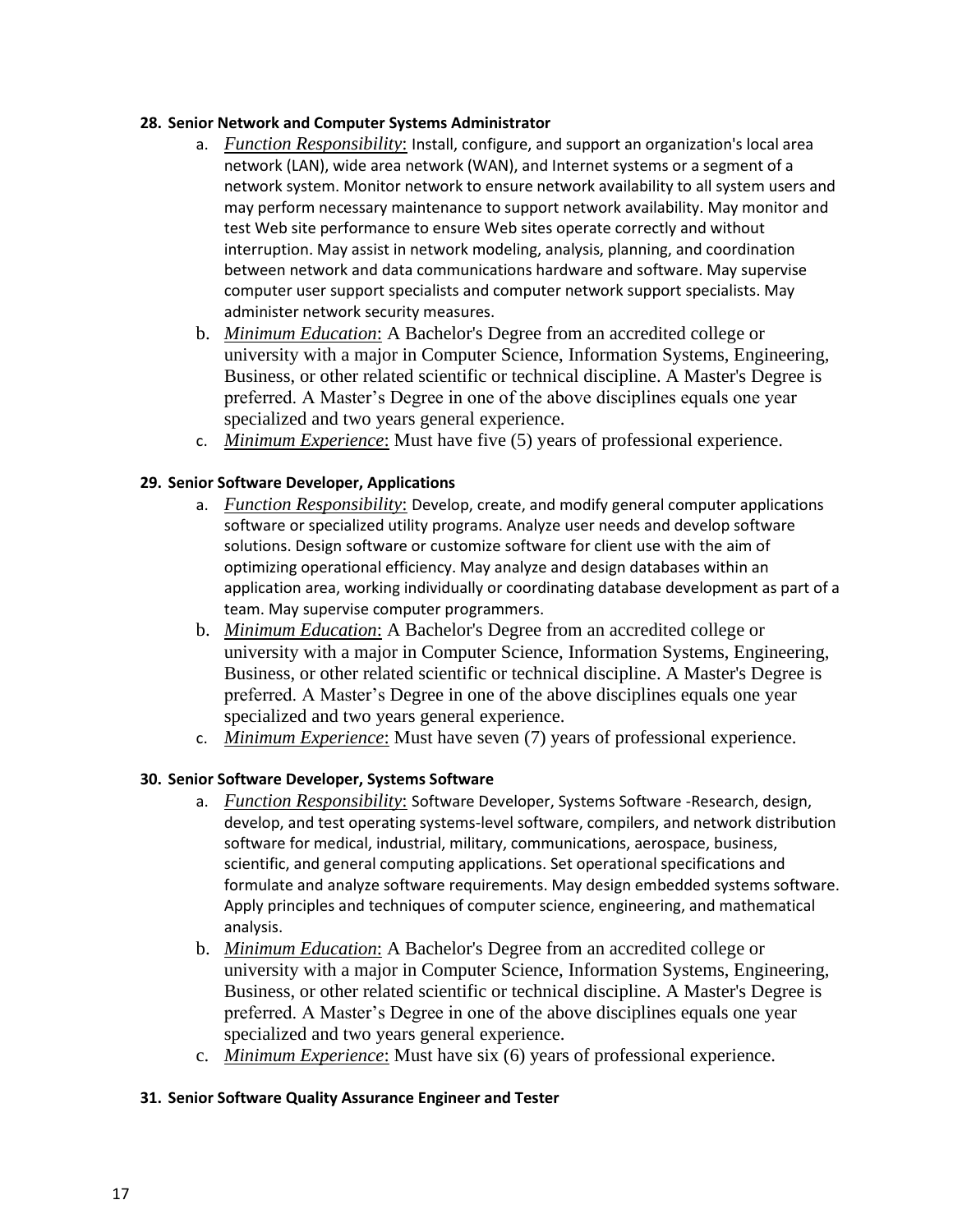- a. *Function Responsibility*: Develop and execute software test plans in order to identify software problems and their causes.
- b. *Minimum Education*: A Bachelor's Degree from an accredited college or university with a major in Computer Science, Information Systems, Engineering, Business, or other related scientific or technical discipline. A Master's Degree is preferred. A Master's Degree in one of the above disciplines equals one year specialized and two years general experience.
- c. *Minimum Experience*: Must have seven (7) years of professional experience.

## **32. Senior Technical Writer**

- a. *Function Responsibility*: Write technical materials, such as equipment manuals, appendices, or operating and maintenance instructions. May assist in layout work.
- b. *Minimum Education*: A Bachelor's Degree from an accredited college or university with a major in Computer Science, Information Systems, Engineering, Business, or other related scientific or technical discipline. A Master's Degree is preferred. A Master's Degree in one of the above disciplines equals one year specialized and two years general experience.
- c. *Minimum Experience*: Must have seven (7) years of professional experience.

# **33. Senior Training and Development Specialist**

- a. *Function Responsibility*: Design and conduct training and development programs to improve individual and organizational performance. May analyze training needs.
- b. *Minimum Education*: A Bachelor's Degree from an accredited college or university with a major in Computer Science, Information Systems, Engineering, Business, or other related scientific or technical discipline. A Master's Degree is preferred. A Master's Degree in one of the above disciplines equals one year specialized and two years general experience.
- c. *Minimum Experience*: Must have seven (7) years of professional experience.

# **34. Business Process Reengineering Specialist Level II**

- a. *Function Responsibility*: Apply process improvement, reengineering methodologies, and internet-related methodologies and principles to conduct process modernization projects. Responsible for transitioning of existing organizations or project teams in accomplishing the organization's goals or project activities and objectives through improved use of internet and other automated processes. Support activity and data modeling, development of modern business methods, identification of best practices, and creating and assessing performance measurements. Provide group facilitation, interviewing, training, and additional forms of knowledge transfer. May provide daily supervision and direction to other contractor business reengineering specialists and web architects. Commensurate education and experience.
- b. *Minimum Education*: A Bachelor's Degree from an accredited college or university with a major in Computer Science, Information Systems, Engineering, Business, or other related scientific or technical discipline. A Master's Degree is preferred. A Master's Degree in one of the above disciplines equals one year specialized and two years general experience.
- c. *Minimum Experience*: Must have two (2) years of professional experience.

## **35. Computer Security Systems Specialist Level II**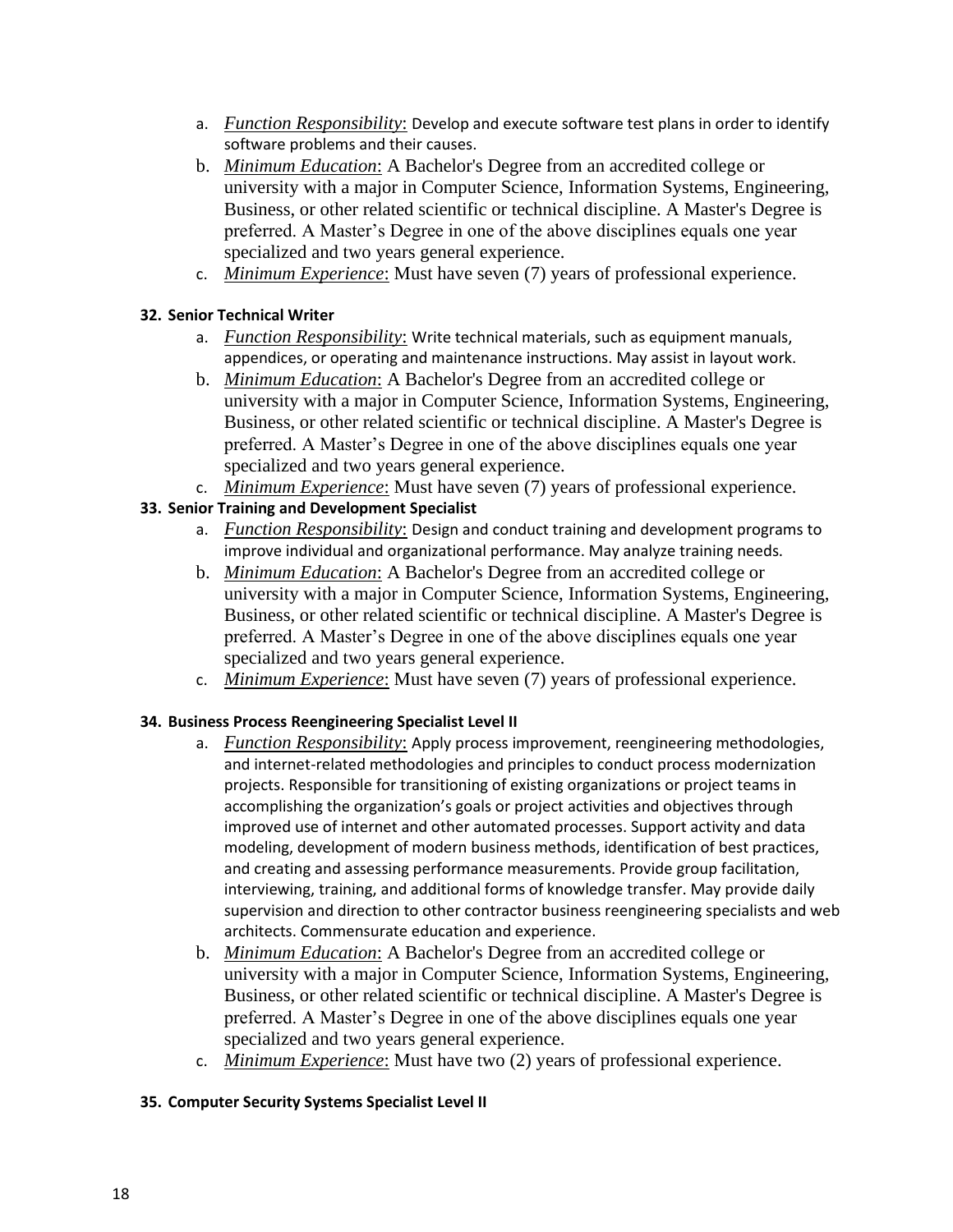- a. *Function Responsibility*: Analyze and defines security requirements for MLS issues. Design, develop, engineer, and implement solutions to MLS requirements. Guide effort to gather and organize technical information about an organization's mission goals and needs, existing security products, and ongoing programs in the MLS arena. Perform risk analyses which also includes risk assessment. Develop security standards.
- b. *Minimum Education*: A Bachelor's Degree from an accredited college or university with a major in Computer Science, Information Systems, Engineering, Business, or other related scientific or technical discipline. A Master's Degree is preferred. A Master's Degree in one of the above disciplines equals one year specialized and two years general experience.
- c. *Minimum Experience*: Must have four (4) years of professional experience.

### **36. Data Security Specialist**

- a. *Function Responsibility*: Provide support to plan, coordinate, and implement the organization's information security. Provide support for facilitating and helping agencies identify their current security infrastructure and define future programs, design and implementation of firewall and other related security issues on LANs/WANs. A working knowledge of several of the following areas is required: understanding of business security practices and procedures; knowledge of current security tools available; hardware/software firewalls and their implementation; different communication protocols; encryption techniques/tools; familiarity with commercial products (ex. - Domain Name Systems, public key encryption technology, Smartcard, Cyberguard, TimeStep), and current Internet and electronic commerce technology.
- b. *Minimum Education*: A Bachelor's Degree from an accredited college or university with a major in Computer Science, Information Systems, Engineering, Business, or other related scientific or technical discipline. A Master's Degree is preferred. A Master's Degree in one of the above disciplines equals one year specialized and two years general experience.
- c. *Minimum Experience*: Must have three (3) years of professional experience.

#### **37. Senior Project Manager**

- a. *Function Responsibility*: Typically oversee all aspects of the project, leading a team on large projects or a significant segment of large and complex projects. Analyze new and complex project-related problems and create innovative solutions that normally involve the schedule, technology, methodology, tools, solution components, and financial management of the project. Provide applications systems analysis and long and shortrange plans for application selection, systems development, systems maintenance, and production activities for necessary support resources. Commensurate experience and education for the specific level.
- b. *Minimum Education*: A Bachelor's Degree from an accredited college or university with a major in Computer Science, Information Systems, Engineering, Business, or other related scientific or technical discipline. A Master's Degree is preferred. A Master's Degree in one of the above disciplines equals one year specialized and two years general experience.
- c. *Minimum Experience*: Must have five (5) years of professional experience.

#### **38. Subject Matter Expert II**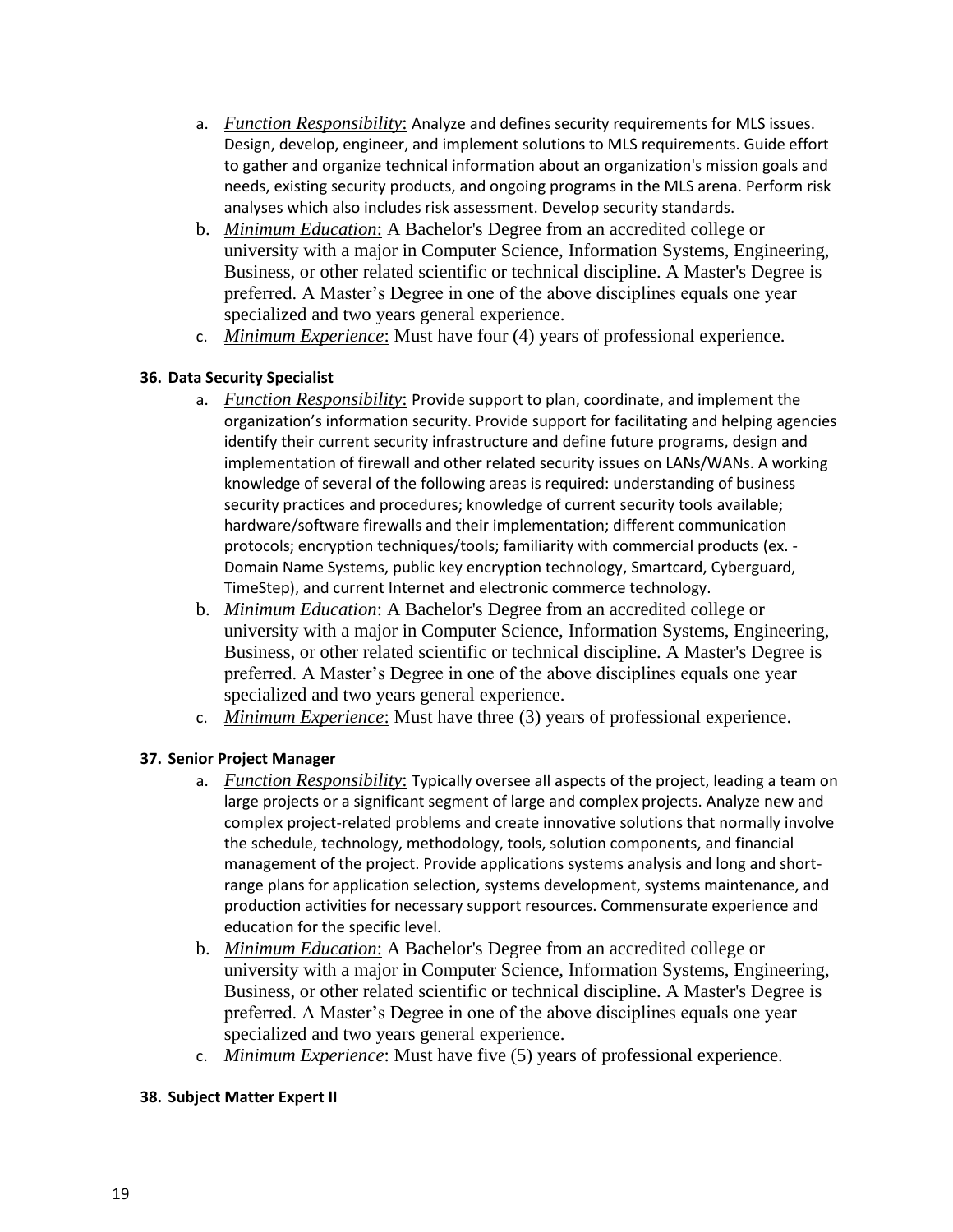- a. *Function Responsibility*: Analyze user needs to determine functional requirements and define problems and develop plans and requirements in the subject matter area for moderately complex to complex systems related to information systems architecture, networking; telecommunications, automation, communications protocols, risk management/electronic analysis, software, lifecycle management, software development methodologies, and modeling and simulation. Perform functional allocation to identify required tasks and their interrelationships. Identify resources required for each task. Possess requisite knowledge and expertise so recognized in the professional community that the government is able to qualify the individual as an expert in the field for an actual task order. Demonstrate exceptional oral and written communication skills. Commensurate experience in IT and in new and related older technology that directly relates to the required area of expertise.
- b. *Minimum Education*: A Bachelor's Degree from an accredited college or university with a major in Computer Science, Information Systems, Engineering, Business, or other related scientific or technical discipline. A Master's Degree is preferred. A Master's Degree in one of the above disciplines equals one year specialized and two years general experience.
- c. *Minimum Experience*: Must have seven (7) years of professional experience.

### **39. System Administrator II**

- a. *Function Responsibility*: Perform the daily activities of configuration and operation of systems which may be mainframe, mini, or client/server based. Perform the optimizing of system operation and resource utilization and perform system capacity analysis and planning. Provide assistance to users in accessing and using business systems. Commensurate experience and education.
- b. *Minimum Education*: A Bachelor's Degree from an accredited college or university with a major in Computer Science, Information Systems, Engineering, Business, or other related scientific or technical discipline. A Master's Degree is preferred. A Master's Degree in one of the above disciplines equals one year specialized and two years general experience.
- c. *Minimum Experience*: Must have three (3) years of professional experience.

#### **40. Systems Programmer**

- a. *Function Responsibility*: Create and/or maintain operating systems, communications software, data base packages, compilers, assemblers, and utility programs. Modify existing software as well as create special-purpose software to ensure efficiency and integrity between systems and applications.
- b. *Minimum Education*: A Bachelor's Degree from an accredited college or university with a major in Computer Science, Information Systems, Engineering, Business, or other related scientific or technical discipline. A Master's Degree is preferred. A Master's Degree in one of the above disciplines equals one year specialized and two years general experience.
- c. *Minimum Experience*: Must have three (3) years of professional experience.

#### **41. Web Content Administrator**

a. *Function Responsibility*: Provide support for developing and providing Agency Website content that will motivate and satisfy government and civilian user's needs so that they will regularly access the site and utilize it as a major source for information,